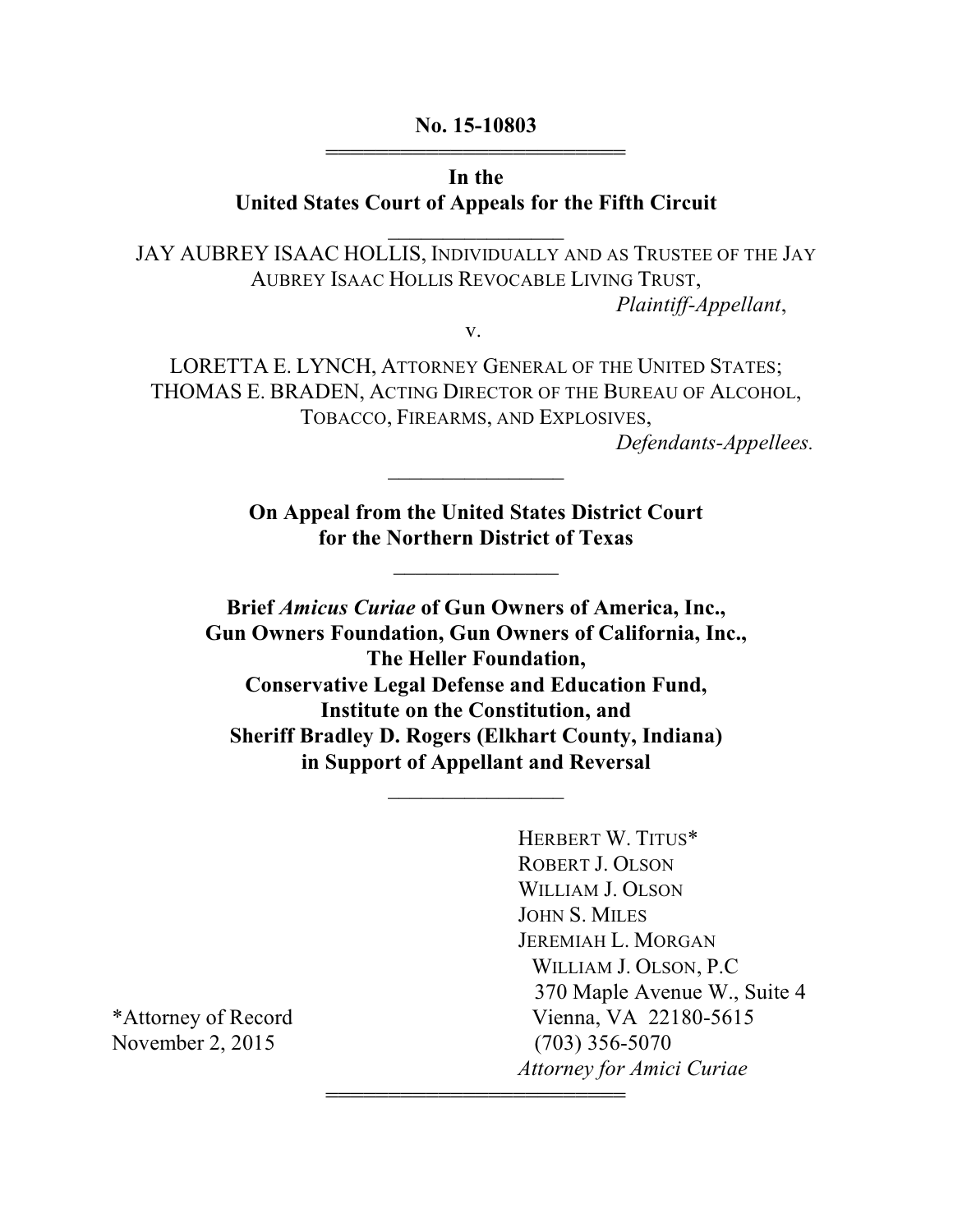#### Case No. 15-10803

# IN THE UNITED STATES COURT OF APPEALS FOR THE FIFTH CIRCUIT

#### HOLLIS,

Plaintiff-Appellant,

v.

LYNCH, *et al.*,

Defendants-Appellees.

#### **CERTIFICATE OF INTERESTED PERSONS**

The undersigned counsel of record certifies that the following listed persons and entities as described in the fourth sentence of  $5<sup>th</sup>$  Circuit Rule 28.2.1 have an interest in the outcome of this case. These representations are made in order that the judges of this Court may evaluate possible disqualification or recusal.

Loretta Lynch, *et al*., Appellees

Jay Hollis, Appellant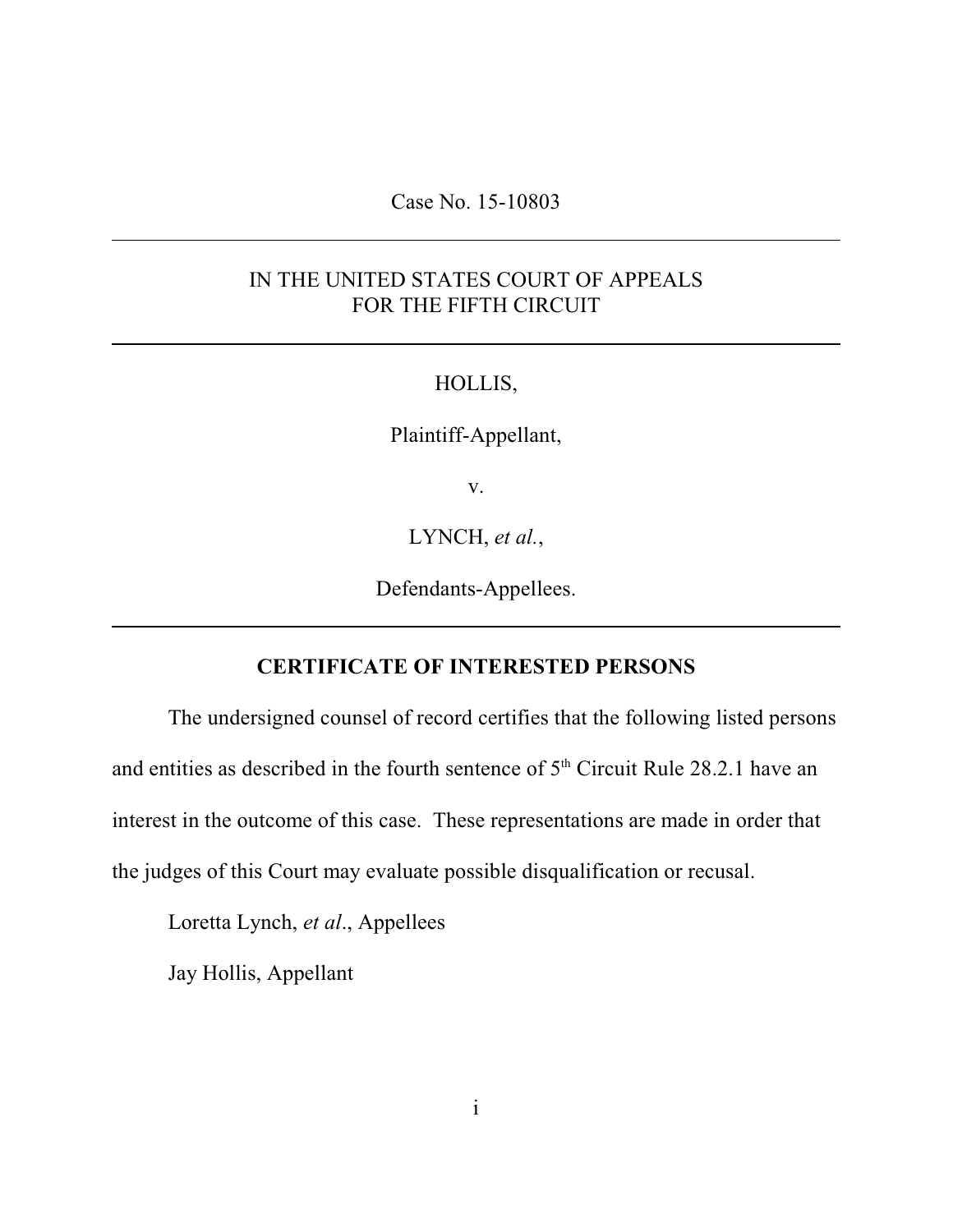Gun Owners of America, Inc., Gun Owners Foundation, Gun Owners of California, Inc., The Heller Foundation, Conservative Legal Defense and Education Fund, Institute on the Constitution, and Sheriff Bradley D. Rogers, *Amici Curiae*.

Herbert W. Titus, Robert J. Olson, William J. Olson, John S. Miles, and Jeremiah L. Morgan, counsel for *Amici Curiae*.

Pursuant to Federal Rules of Appellate Procedure 26.1 and 29 $(c)$ , and  $5<sup>th</sup>$ Circuit Rule 28.2.1, it is hereby certified that *amici curiae* Gun Owners of America, Inc., Gun Owners Foundation, Gun Owners of California, Inc., The Heller Foundation, and Conservative Legal Defense and Education Fund are nonstock, nonprofit corporations, have no parent companies, and no person or entity owns them or any part of them. *Amicus* Institute on the Constitution is not a publicly traded corporation, nor does it have a parent company which is a publicly traded corporation.

> /s/ Herbert W. Titus Herbert W. Titus, Attorney of Record for *Amici Curiae*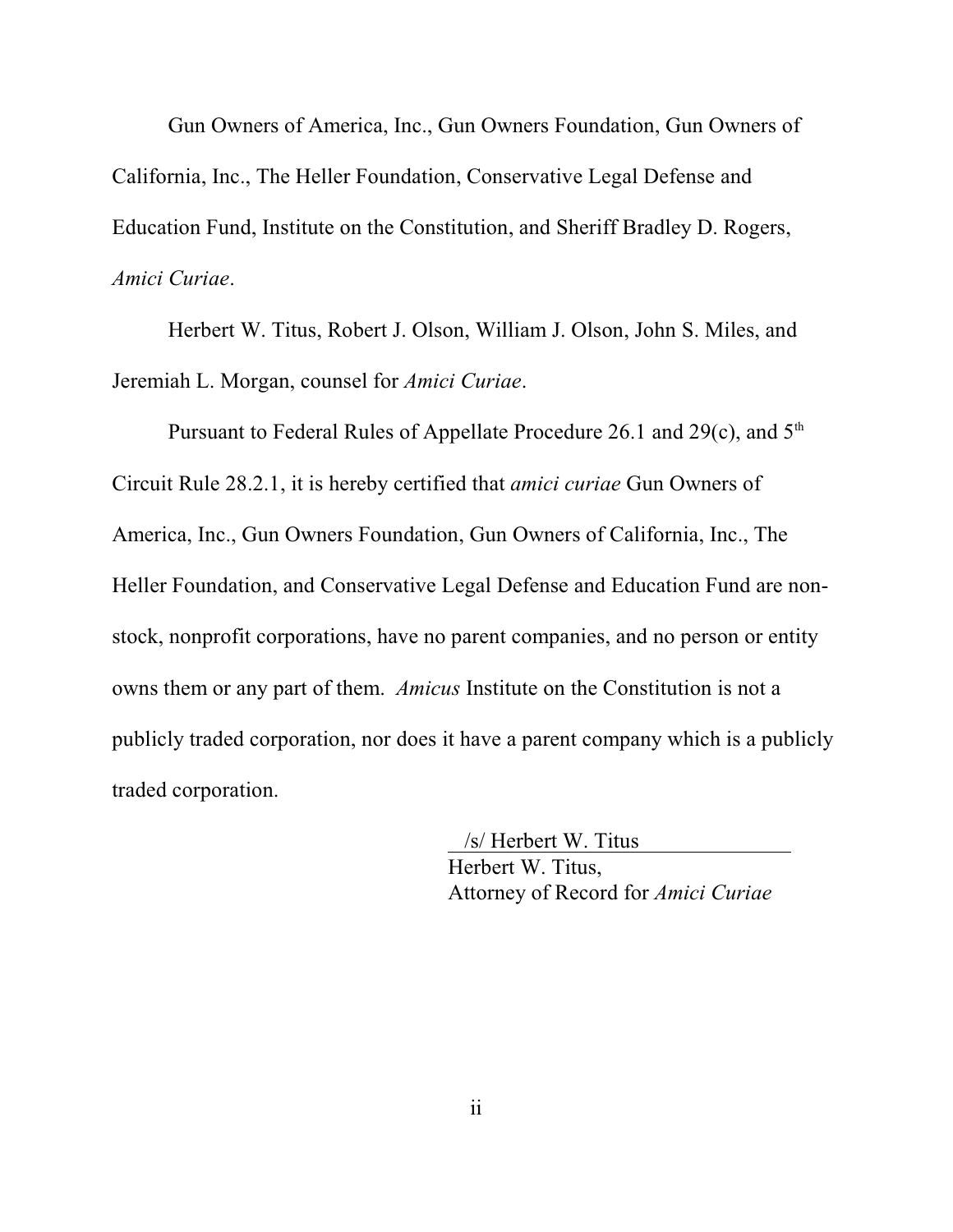# **TABLE OF CONTENTS**

Page

| Argument |           |                                                                                                                                                                            |
|----------|-----------|----------------------------------------------------------------------------------------------------------------------------------------------------------------------------|
| I.       |           | MACHINEGUNS ARE PROTECTED "ARMS" UNDER THE SECOND                                                                                                                          |
|          | A.        | Heller Did Not "Expressly Foreclose" the Argument that                                                                                                                     |
|          | <b>B.</b> | Miller Does Not "Expressly Foreclose" the Argument that                                                                                                                    |
|          | $C$ .     | The District Court Mischaracterized Founding-Era Militia<br>Firearm Requirements as Limits Not to Be Exceeded, rather                                                      |
|          | D.        | Machineguns Are Not Dangerous and Unusual Weapons, but<br>rather the Lineal Descendants of Founding Era Firearms, and<br>thus within the Scope of the Second Amendment. 12 |
| II.      |           | BY ITS CLEAR LANGUAGE, THE GUN CONTROL ACT DOES NOT APPLY                                                                                                                  |
|          | A.        | The Hollis Trust Machinegun Transaction is Exempt From the                                                                                                                 |
|          | <b>B.</b> | If, as ATF Admits, a Trust is Not A Person, Then a Trust Can                                                                                                               |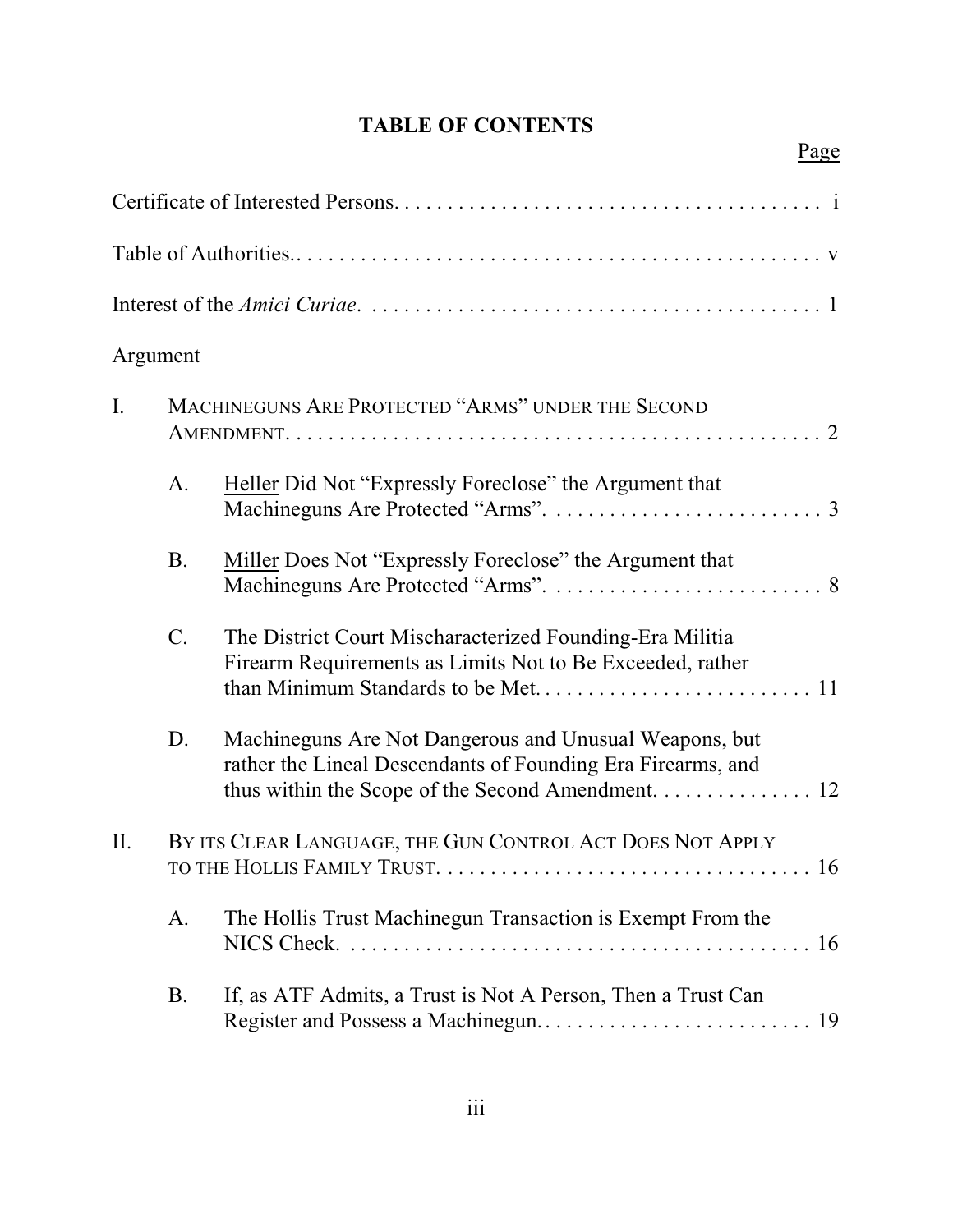|  | III. JUST AS THE FIFTH CIRCUIT LED THE NATION WITH ITS RESTORATION |  |  |  |  |
|--|--------------------------------------------------------------------|--|--|--|--|
|  | OF THE SECOND AMENDMENT IN EMERSON V. UNITED STATES, IT IS         |  |  |  |  |
|  | NOW CALLED ON TO RESTORE THE SECOND AMENDMENT IN THIS              |  |  |  |  |
|  |                                                                    |  |  |  |  |
|  |                                                                    |  |  |  |  |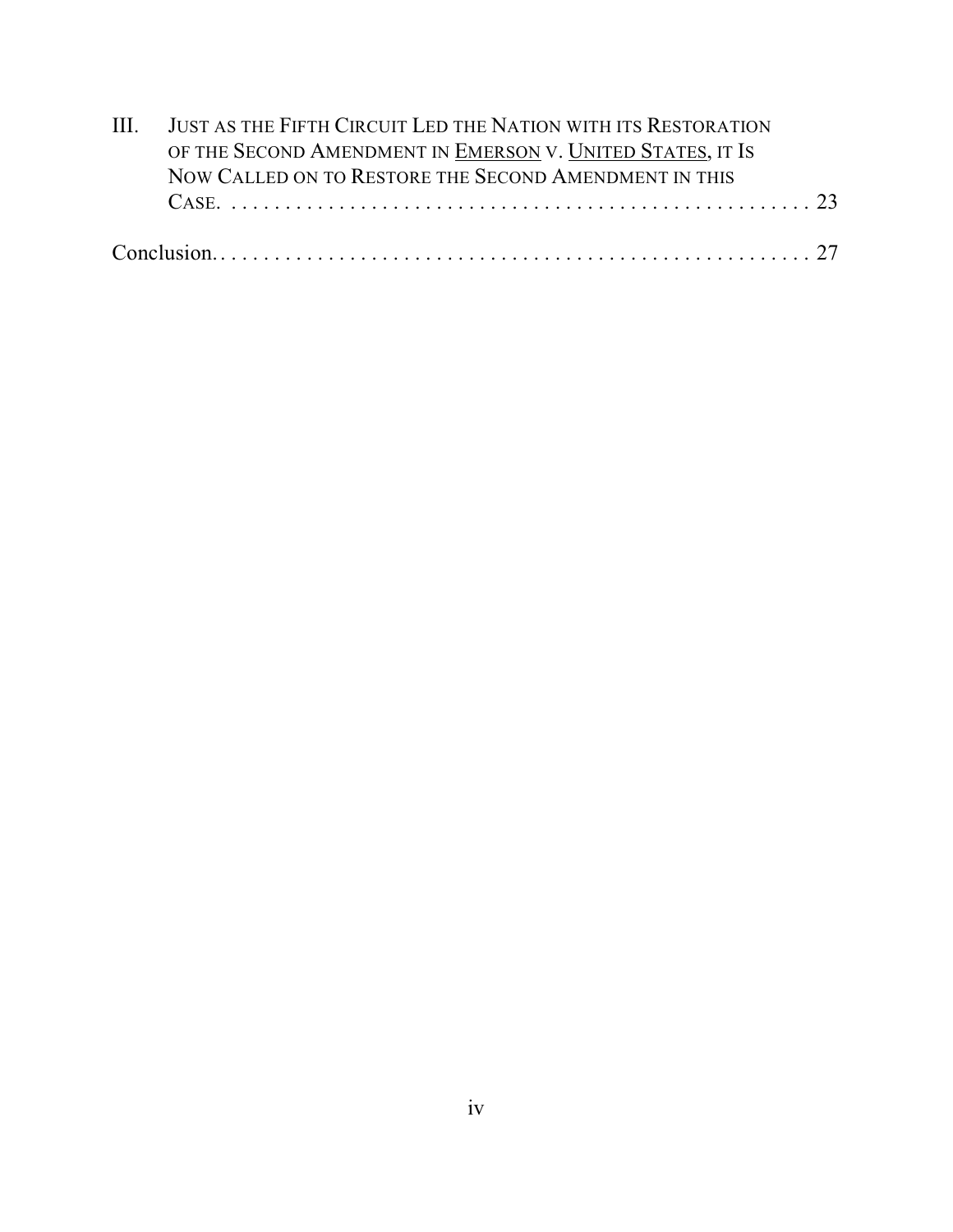# **TABLE OF AUTHORITIES**

|                                                                        | Page |
|------------------------------------------------------------------------|------|
| <b>HOLY BIBLE</b>                                                      |      |
|                                                                        |      |
| <b>U.S. CONSTITUTION</b>                                               |      |
|                                                                        |      |
| <b>STATUTES</b>                                                        |      |
|                                                                        |      |
|                                                                        |      |
|                                                                        |      |
|                                                                        |      |
|                                                                        |      |
| <b>REGULATIONS</b>                                                     |      |
|                                                                        |      |
|                                                                        |      |
| <b>CASES</b>                                                           |      |
|                                                                        |      |
| District of Columbia v. Heller, 554 U.S. 570 (2008). 2, passim         |      |
| Heller v. District of Columbia, 670 F.3d 1244 (D.C. Cir. 2011). 8      |      |
| Jackson v. City of San Francisco, 135 S.Ct. 2799, No. 14-704 (dissent) |      |
|                                                                        |      |
| Lawson v. Suwannee Fruit & Steamship Co., 336 U.S. 198 (1949). 22      |      |
|                                                                        |      |
|                                                                        |      |
|                                                                        |      |
|                                                                        |      |
|                                                                        |      |
| Parker v. District of Columbia, 478 F.3d 370 (D.C. Cir. 2007). 8       |      |
|                                                                        |      |
|                                                                        |      |
|                                                                        |      |
|                                                                        |      |
|                                                                        |      |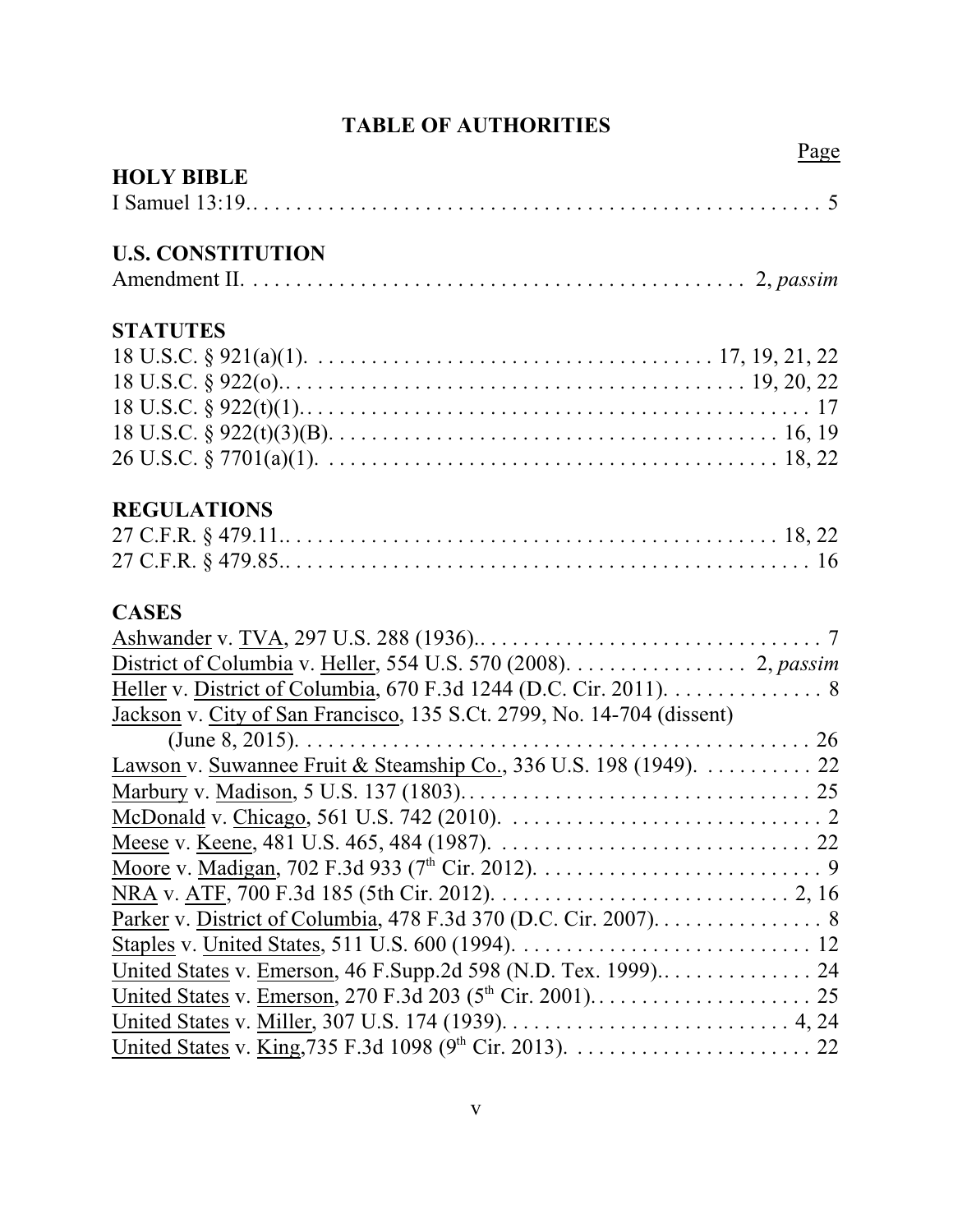# **MISCELLANEOUS**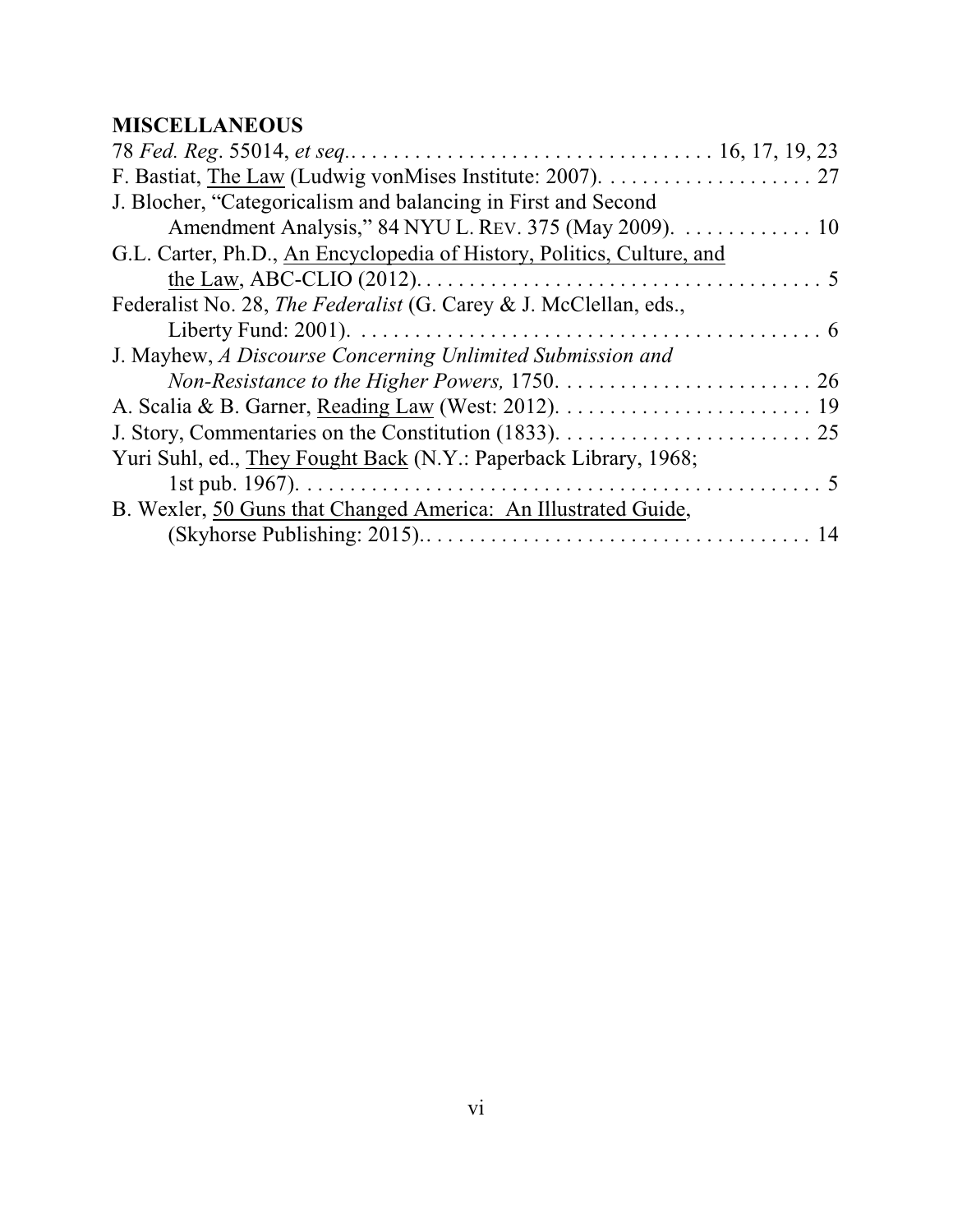#### **INTEREST OF** *AMICI CURIAE*<sup>1</sup>

Gun Owners of America, Inc., Gun Owners Foundation, Gun Owners of California, Inc., The Heller Foundation, and Conservative Legal Defense and Education Fund are nonprofit organizations, and each is exempt from federal taxation under sections  $501(c)(3)$  or  $501(c)(4)$  of the Internal Revenue Code. Institute on the Constitution is an educational organization. Bradley D. Rogers is the Sheriff of Elkhart County, Indiana. Each of the *amici* is dedicated, *inter alia*, to the correct construction, interpretation, and application of law.

<sup>&</sup>lt;sup>1</sup> All parties have consented to the filing of this brief *amicus curiae*. No party's counsel authored the brief in whole or in part. No party or party's counsel contributed money that was intended to fund preparing or submitting the brief. No person other than these *amici curiae*, their members or their counsel contributed money that was intended to fund preparing or submitting this brief.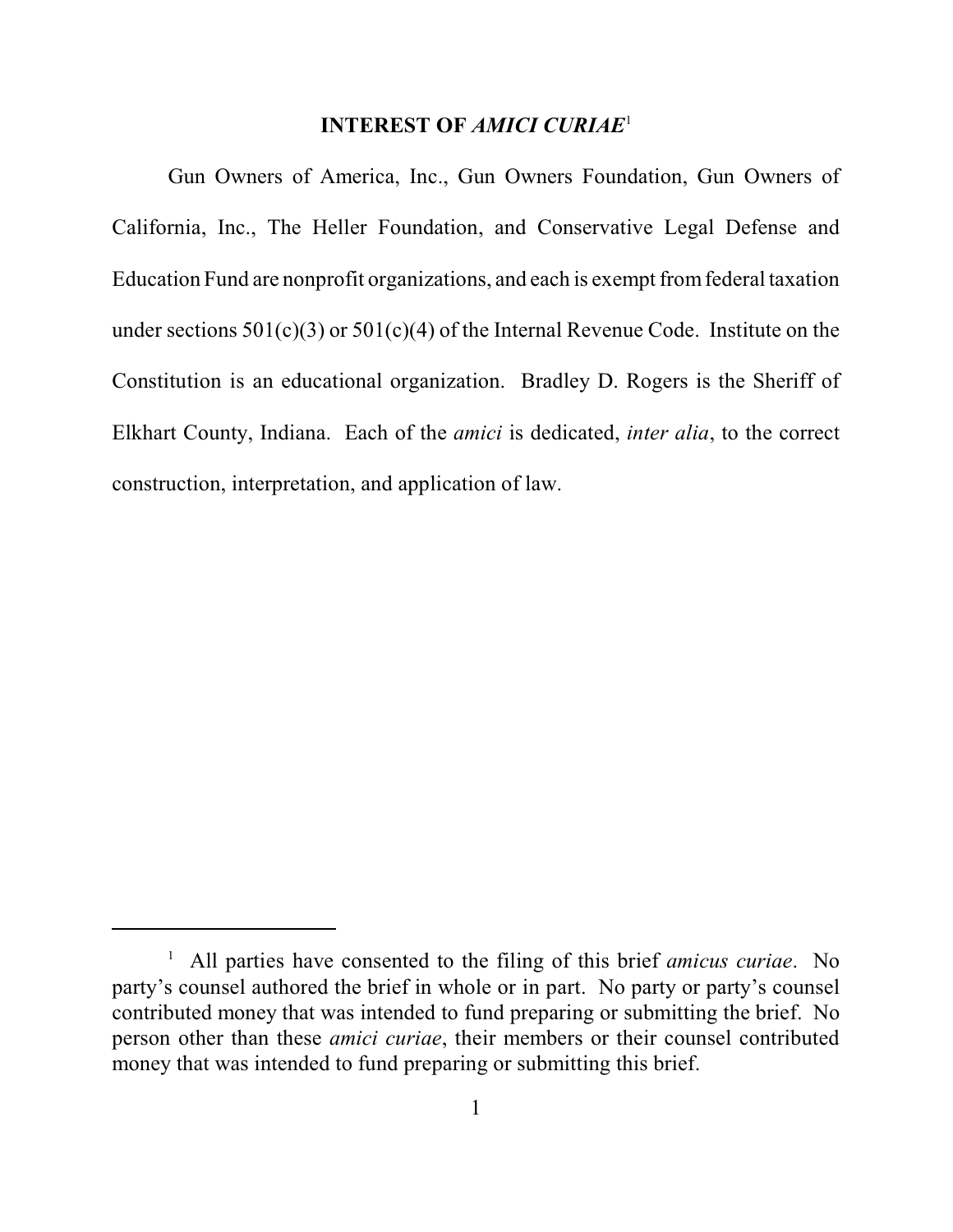#### **ARGUMENT**

# **I. MACHINEGUNS ARE PROTECTED "ARMS" UNDER THE SECOND AMENDMENT.**

The district court below erroneously decided that Hollis did not have standing to bring his complaint, but that, "[e]ven if" Hollis has standing, his Second Amendment claims fail. 2015 U.S. Dist. LEXIS 103656, at \*34. On the Second Amendment issue, the district court relied on the decision of a prior panel of this Court, $^2$  which "adopted a two-step framework for analyzing gun restrictions challenged on Second Amendment grounds...." *Id.* at \*34. Step two of that "two-step framework" is deeply flawed, utilizing exactly the sort of "judge-empowering 'interest-balancing inquiry'" rejected in Heller. *See* District of Columbia v. Heller, 554 U.S. 570, 634 (2008).<sup>3</sup> However, in this case the district court applied only step one of the "two-step framework," finding it unnecessary to proceed to step two because it decided machineguns are not even "within the scope of the Second Amendment." *Id.* at 41. The district court used several different approaches to reach

NRA v. ATF, 700 F.3d 185, 194 (5th Cir. 2012). Some of these *amici* filed <sup>2</sup> an *amicus curiae* brief in support of Supreme Court review of that case, detailing the inconsistencies between the approaches taken in that opinion and the Heller opinion. [http://www.lawandfreedom.com/site/firearms/NRAvBATFE\\_Amicus.pdf?84a79e](http://www.lawandfreedom.com/site/firearms/NRAvBATFE_Amicus.pdf?84a79e)

*See also* McDonald v. Chicago, 561 U.S. 742, 785 (2010) ("In Heller ... we <sup>3</sup> expressly rejected the argument that the scope of the Second Amendment right should be determined by judicial interest balancing....").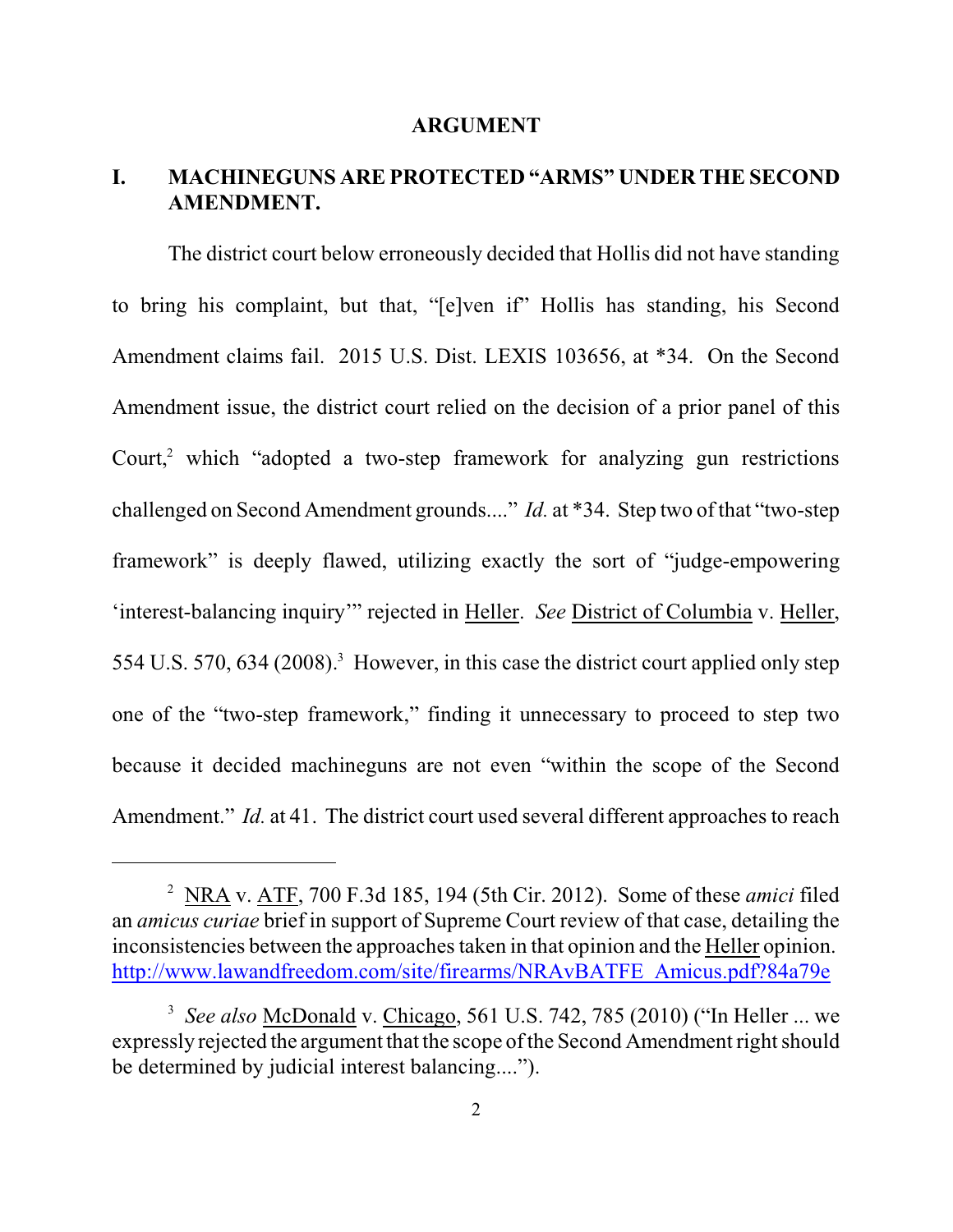that conclusion. Each approach was misguided, and the court's conclusion was demonstrably false.

# **A. Heller Did Not "Expressly Foreclose" the Argument that Machineguns Are Protected "Arms."**

The district court cobbled together fragments and *dicta* from Heller to support its ruling that machineguns do not constitute "arms" protected by the Second Amendment. The district court first asserted that the Second Amendment right is "not unlimited," that some "longstanding prohibitions" may be constitutional, that there may be various "presumptively lawful regulatory measures," and that the right does not apply to "*dangerous and unusual weapons*." *Id.* at \*35-36. Although the district court quoted extensively from Heller, it decidedly did not follow the approach taken in Heller to conduct a principled historical and textual analysis of Second Amendment rights, including the types of "arms" that the Amendment protects.<sup>4</sup>

<sup>&</sup>lt;sup>4</sup> The district court several times notes that weapons that are "in common use at the time" are protected by the Second Amendment. *Id.* at \*36, \*40, \*42, \*43. And the district court cited to cases where other courts have decided that machineguns are not currently in common use. *Id.* at \*37, \*44. But the district court never adopted those findings, apparently not believing it necessary to determine whether machineguns are in common use — because Heller *sub silentio* had already resolved the issue. The district court certainly never discussed the irrationality of the "common use" test which, if taken seriously, would exclude weapons that the federal government has drastically restricted for the past 80 years for no other reason than they have been restricted. If "common use" is the guide, then a long period of unconstitutional infringement of a Second Amendment right would transform a protected firearm into an unprotected one.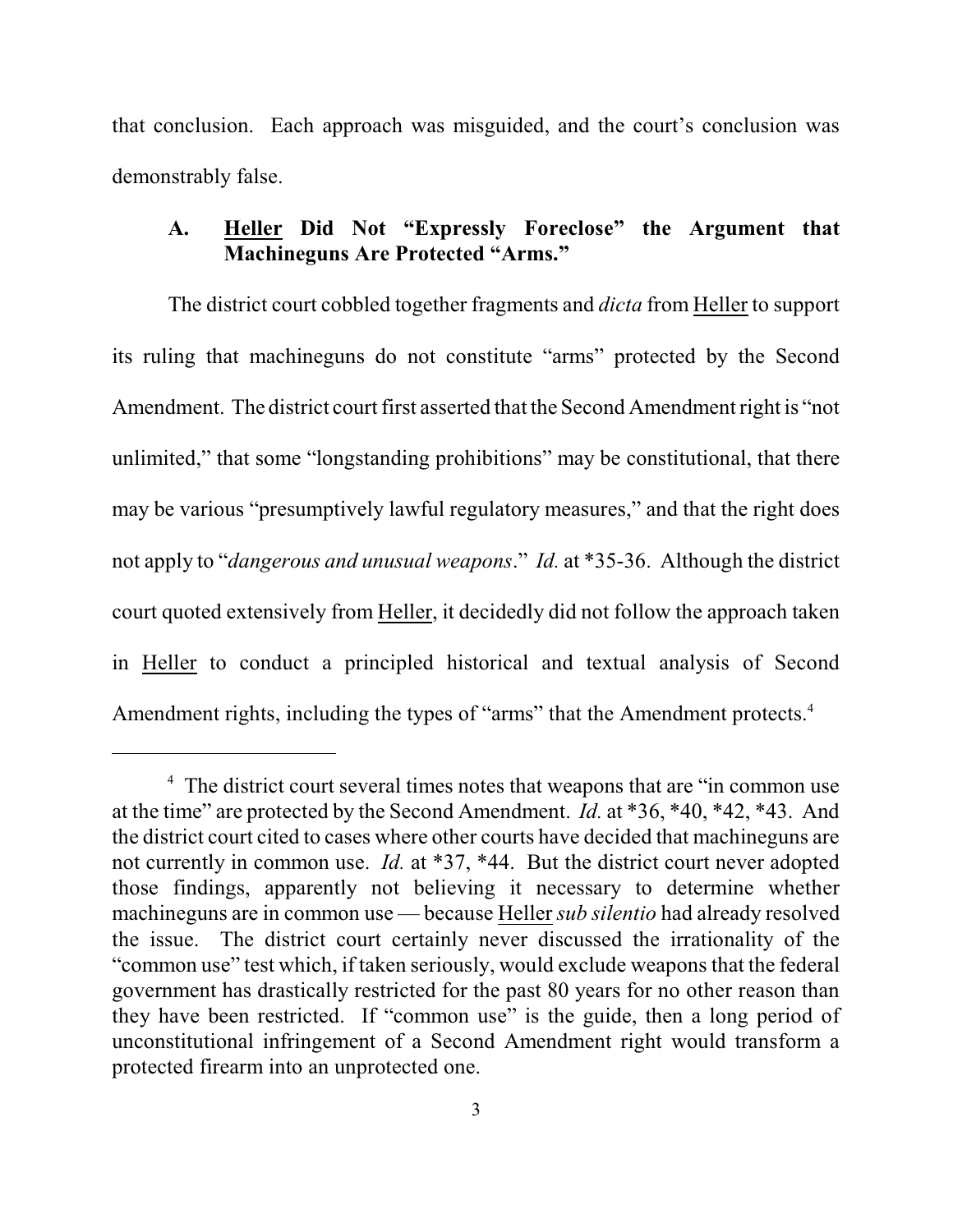Attempting to marshal further support from Heller for its conclusion, the district court relied on what it called the "Supreme Court's discussion of the *exact automatic weapon* at issue in this case." *Id.* at 41. The full Heller quotation is ambiguous at best:

[r]ead in isolation, *Miller's*<sup>5</sup> phrase "part of ordinary military equipment" could mean that only those weapons useful in warfare are protected. That would be a startling reading of the opinion, since it would mean that the National Firearms Act's restrictions on machineguns ... might be unconstitutional, machineguns being useful in warfare. [*Id.* at 624.]<sup>6</sup>

The district court first characterized Heller's discussion of machinegun restrictions as "suggesting the constitutional validity of the machine gun restrictions...." *Id.* at 43. Then the district court provided only selective quotations to Heller where, in a hypothetical argument, the Court used M-16 rifles as an illustration in refuting an argument about the militia clause:

It may be objected that if weapons that are most useful in military service — **M-16 rifles and the like** – may be banned, then the Second

 $<sup>5</sup>$  United States v. Miller, 307 U.S. 174 (1939).</sup>

<sup>&</sup>lt;sup>6</sup> The Heller Court may have found it "startling" that this language could apply to the M-16, but it never came to the opposite conclusion — nor could it, given that the issue was not before the Court. It was a logical fallacy for the district court below to hang its hat on this *dicta* from Heller. *Amici* trust that judges do not decide cases based on their subjective reaction to the result required by law — deciding issues based on what "startles" them, but rather seeking the result that accords with the law and the Constitution.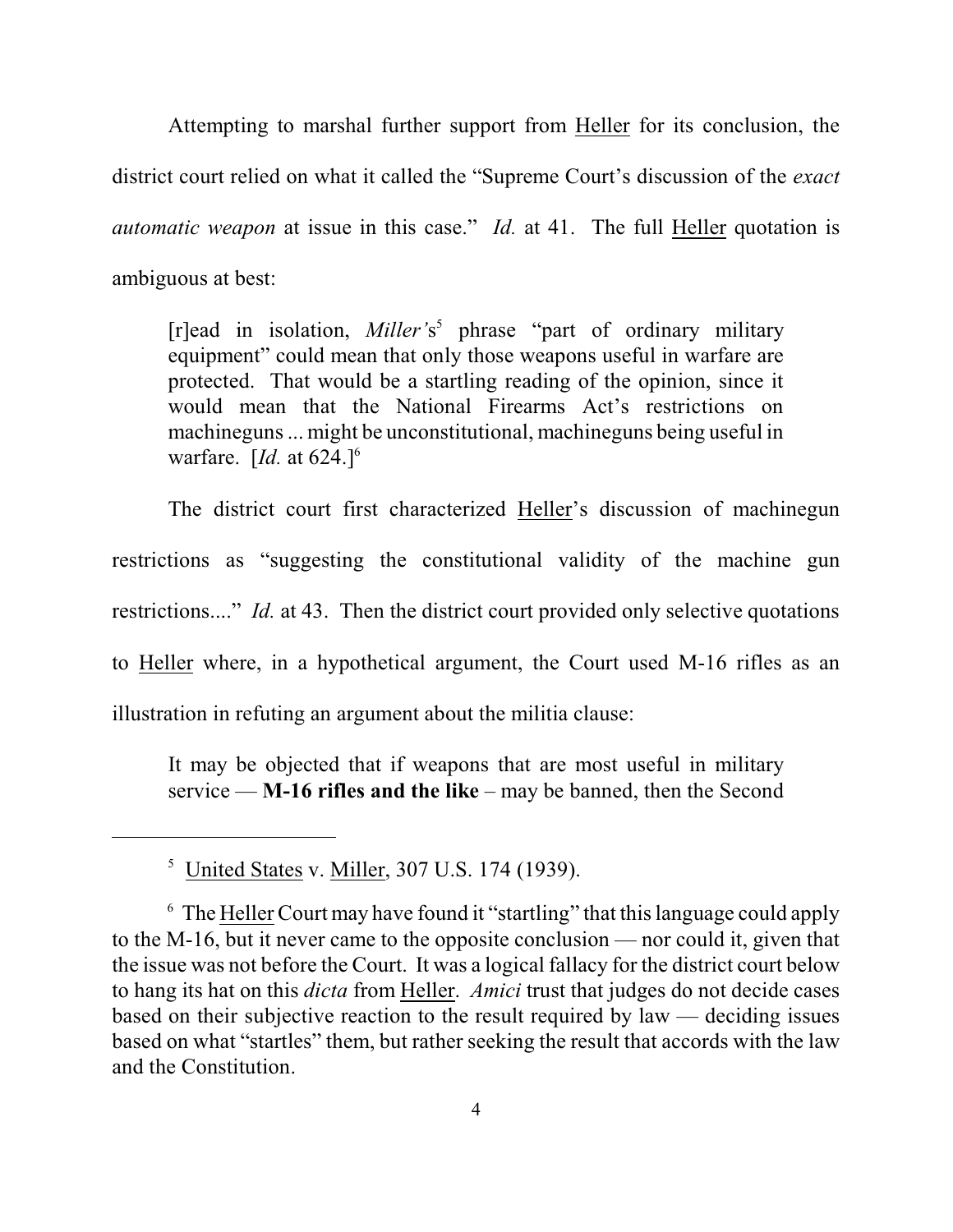Amendment right is completely detached fromthe prefatory clause. But as we have said, the conception of the **militia** at the time of the Second Amendment's ratification was the **body of all citizens** capable of military service, who would bring the sorts of lawful weapons that they possessed at home to militia duty. It may well be true today that a militia, to be as effective as militias in the 18<sup>th</sup> century, would require **sophisticated arms** that are **highly unusual** in society at large. Indeed, it may be true that no amount of small arms could be useful against modern-day bombers and tanks.<sup>7</sup> But the fact that **modern developments** have limited the degree of fit between the prefatory clause and the protected right **cannot change our interpretation of the right**. [Heller at 627-28.]

Actually, the full quotation from Heller seems to state that, even though military rifles cannot stop tanks, they are no less needed by a citizen militia and therefore protected by the Second Amendment. The fact that a military rifle is

 $\frac{1}{2}$  In no way did Justice Scalia's comment about the lack of utility of small arms resisting bombers and tanks indicate that small arms are not the mainstay of an effective militia organized to resist tyranny. Indeed, no weapon that has ever been made has been useful for all purposes. Those in power who were tyrants, or who sought to be tyrants, have sought to limit the weapons owned by the people over whom they rule. For a time, the children of Israel were not allowed to have blacksmiths who could fashion weapons against the Philistines. *See* I Samuel 13:19. Shogun Toyotomi Hideyoshi issued an edict in the Sixteenth Century that "[t]he people in the various provinces are strictly forbidden to have in their possession any swords, short swords, bows, spears, firearms or other arms. The possession of unnecessary implements ... tends to foment uprisings." G.L. Carter, Ph.D., An Encyclopedia of History, Politics, Culture, and the Law, ABC-CLIO (2012). During World War II, the importance of small arms was demonstrated in the Warsaw Ghetto, where hundreds of Jewish families were reported to have had fewer than a dozen handguns among them, yet they were able to frustrate well-armed Nazi troops. *See generally* Yuri Suhl, ed., They Fought Back (N.Y.: Paperback Library, 1968; 1st pub. 1967). Indeed, virtually no one in 1776 imagined that a rag-tag group of disorganized colonists could engage the British Empire in war and emerge victorious.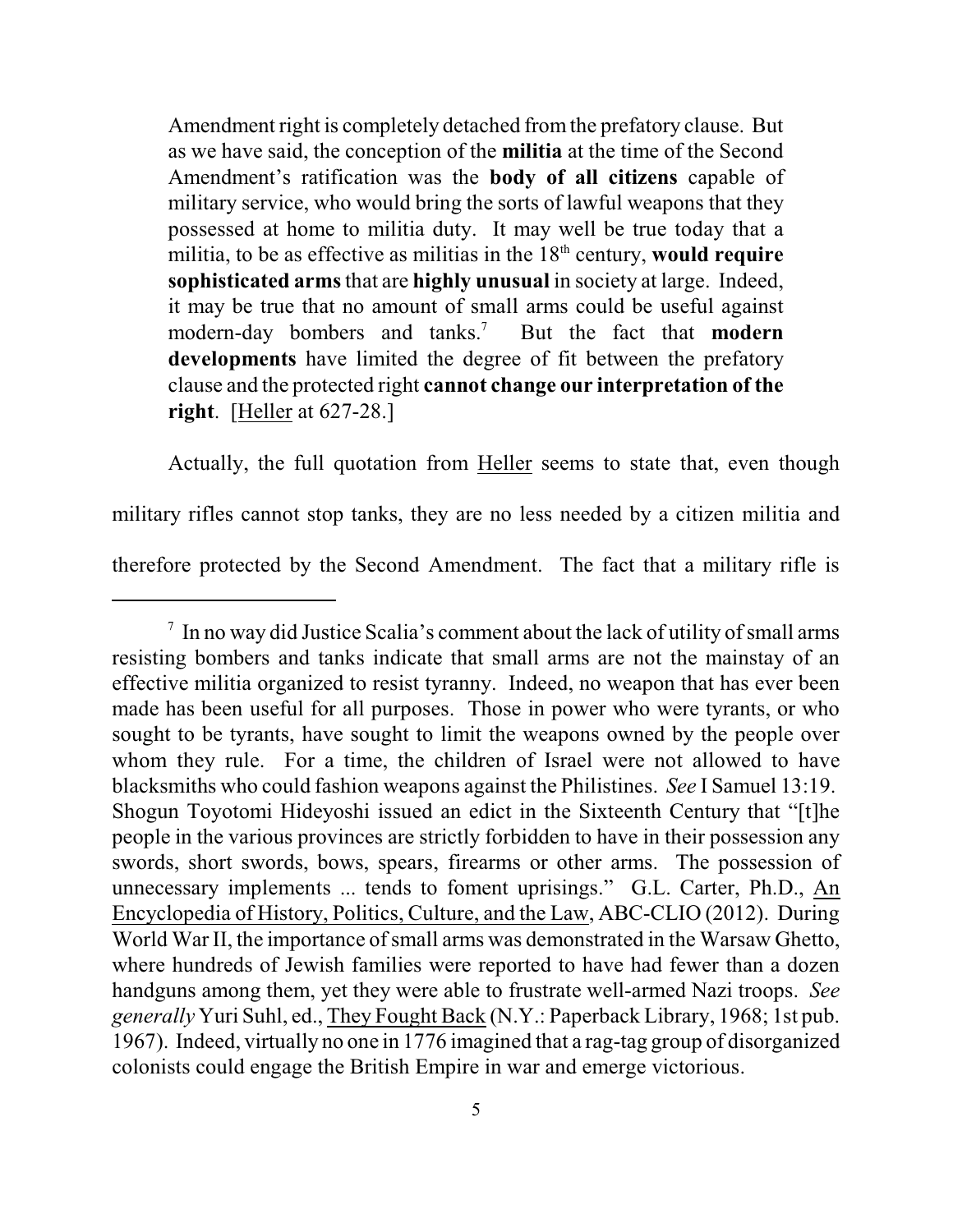"highly unusual" today does not cause it to lose its protection as an "arm" under the Second Amendment. The common-use test cannot override the text of the Second Amendment, whose purpose is to allow the people to take up effective arms against a tyrant.<sup>8</sup>

Yet, shortly after calling Heller's *dicta* on machineguns a mere "suggest[ion]," the district court reversed its position and converted the Heller suggestion into binding precedent, ruling that "Heller **expressly forecloses** Plaintiff's Second Amendment challenge." *Id.* at 44-45 (emphasis added):

[T]he Court's holding in *Miller*, read in conjunction with the Court's discussion of *Miller* and **M-16 rifles** in *Heller*, **establishes** that possessing a machine gun, and specifically an M-16 rifle, does not fall within the scope of the Second Amendment. [Hollis at \*41.]

This statement is wrong on every count. There was no such holding in Miller or Heller. Moreover, the district court's conclusion is directly at odds with the Heller statement that "the Second Amendment extends, *prima facie*, to all instruments that constitute bearable arms...." *Id.* at 582. In order to come to a contrary conclusion,

<sup>&</sup>lt;sup>8</sup> Alexander Hamilton understood that the federal government could become a tyrant, and the people's need to be able to defend themselves was essential: "If the representatives of the people betray their constituents, there is then no resource left but in the exertion of that original right of self-defense, which is paramount to all positive forms of government...." Federalist No. 28, *The Federalist* at 138 (G. Carey & J. McClellan, eds., Liberty Fund: 2001).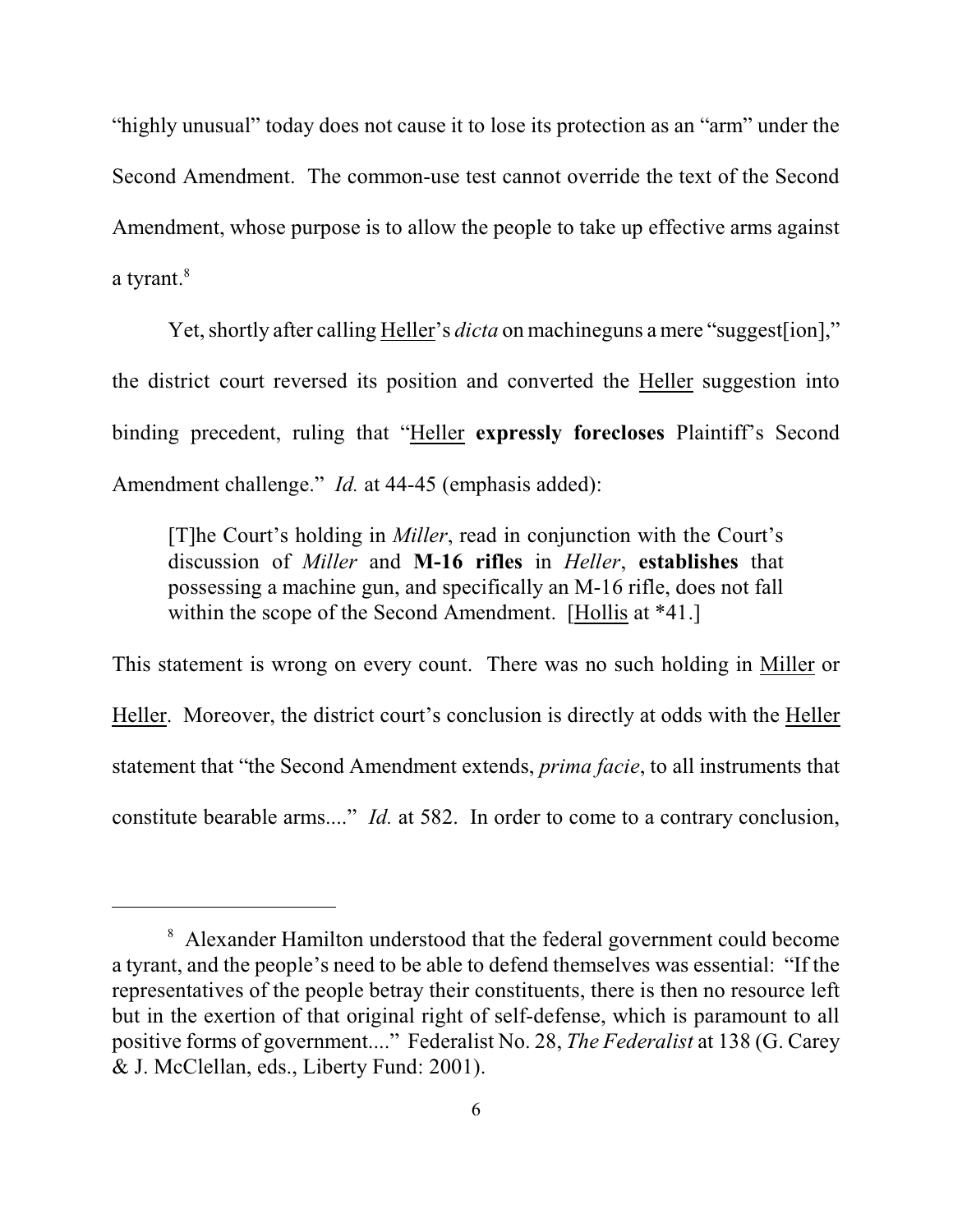that presumption must be rebutted because, by the Supreme Court's own words machineguns are *prima facie* protected "arms."

The district court fails to mention that directly after its reference to fully automatic weapons, the Heller Court stated that "we do not undertake an exhaustive historical analysis today of the full scope of the Second Amendment." Heller, at 626. The parties in Heller never litigated whether machineguns were arms.<sup>9</sup> There was no indication in the Heller opinion that the Court meant to violate its cardinal rule governing constitutional litigation: "not [to] pass upon the constitutionality of legislation in a friendly, non-adversary, proceeding....'" Ashwander v. TVA, 297 U.S. 288, 346 (1936) (Brandeis, J., concurring).

Any comments in Heller about fully automatic weapons were, first and foremost, comments as to the scope of the issue being decided and, at worst, *dicta* never intending to foreclose future consideration of the issue presented in this case. The Heller opinion, however, did establish the manner in which challenges to firearms restrictions should be considered by courts. Yet the district court upheld the law banning machinegun possession by "the people" without engaging in any further analysis. That reason alone is enough to warrant reversal.

<sup>&</sup>lt;sup>9</sup> See D.C. v. Heller, Brief for *amicus curiae* United States at 20-24; Brief for respondent Heller at 50-52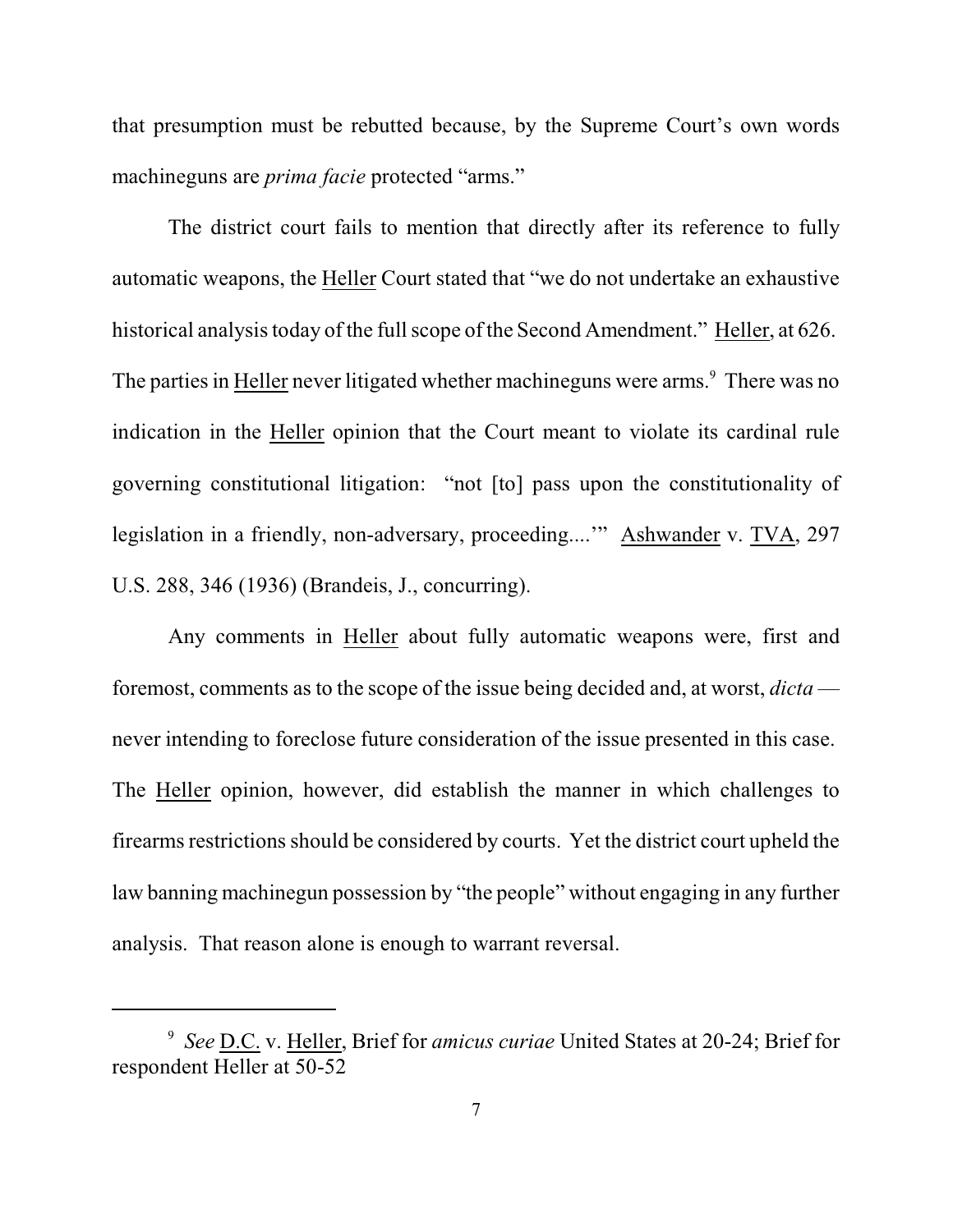# **B. Miller Does Not "Expressly Foreclose" the Argument that Machineguns Are Protected "Arms."**

In Miller, the Supreme Court stated that weapons which are "part of the ordinary military equipment" are the sorts protected by the Second Amendment. 307 U.S. at 178. Under that Miller test, as understood by Judge Silberman in his opinion for the D.C. Circuit (in the case that became the Heller case in the Supreme Court), machineguns would seem to fall within the definition of protected "arms."<sup>10</sup>

The modern handgun – and for that matter the rifle and long-barreled shotgun – is undoubtedly quite improved over its colonial-era predecessor, but it is, after all, a **lineal descendant of that foundingera weapon, and it passes** *Miller's* **standards**. [Parker v. District of Columbia, 478 F.3d 370, 398 (D.C. Cir. 2007) (emphasis added).]

This reading of the D.C. Circuit is not just the position of these *amici*, it was also the

position advanced by then-Solicitor General Paul D. Clement before the U.S.

Supreme Court. In his *amicus* brief in Heller, the Solicitor General stated:

because automatic rifles like the **M-16** are now standard-issue military weapons for rank-and-file soldiers, the court's reference to the **"lineal descendant[s]"** of the weapons used in Founding-era militia operations ... **on its face would cover machineguns**.... [D.C. v. Heller, U.S. amicus brief at 22 (Jan. 11, 2008) (emphasis added).]<sup>11</sup>

<sup>&</sup>lt;sup>10</sup> Further discussion of this issue can be found in Section II.D, *infra*.

<sup>11</sup> [http://www.americanbar.org/content/dam/aba/publishing/preview/](http://www.americanbar.org/content/dam/aba/publishing/preview/publiced_preview_briefs_pdfs_07_08_07_290_PetitionerAmCuUSA.authcheckdam.pdf) publiced\_preview\_ [briefs\\_pdfs\\_07\\_08\\_07\\_290\\_PetitionerAmCuUSA.](http://www.americanbar.org/content/dam/aba/publishing/preview/publiced_preview_briefs_pdfs_07_08_07_290_PetitionerAmCuUSA.authcheckdam.pdf) [authcheckdam.pdf](http://www.americanbar.org/content/dam/aba/publishing/preview/publiced_preview_briefs_pdfs_07_08_07_290_PetitionerAmCuUSA.authcheckdam.pdf)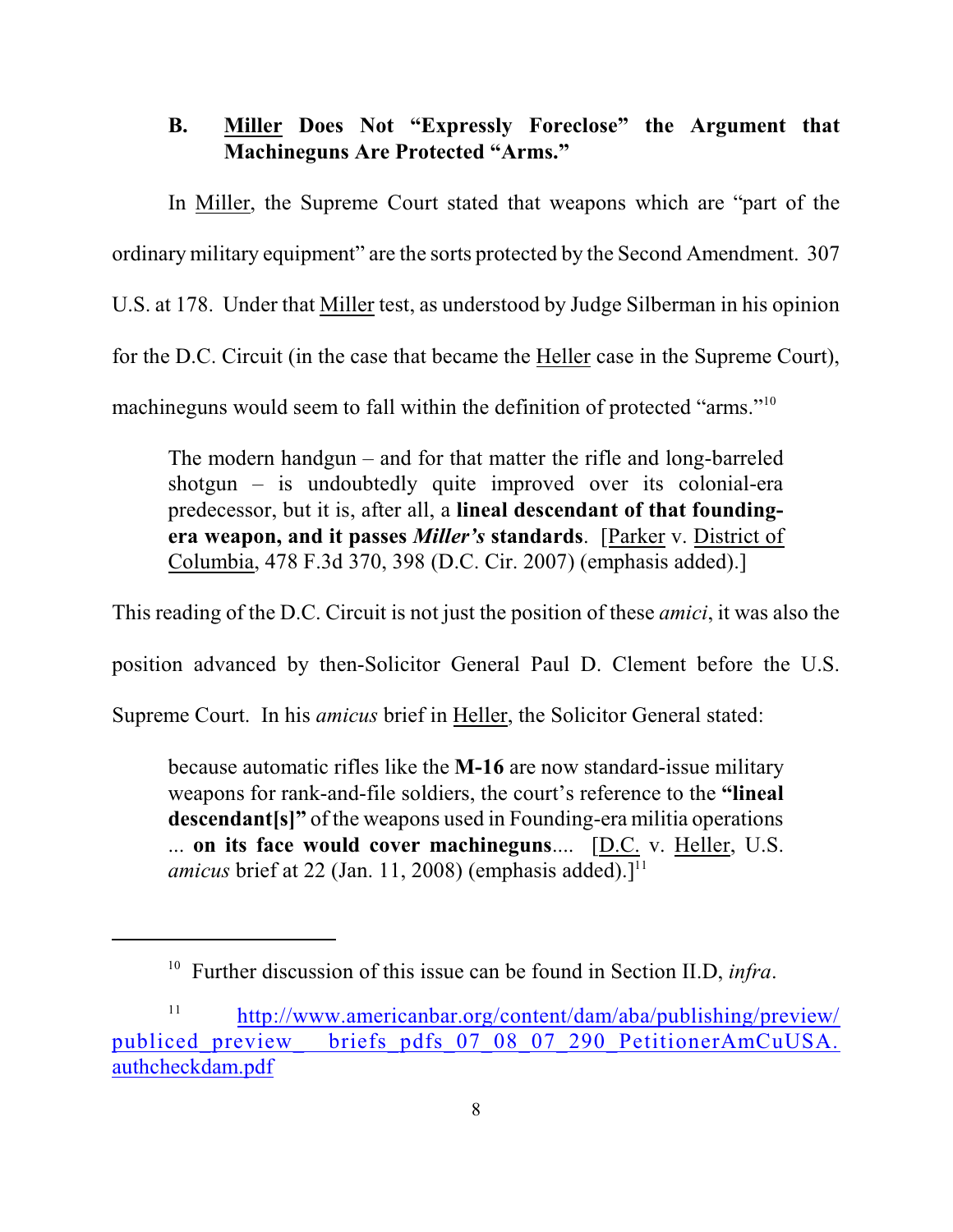Of course, General Clement was not asking the Court to rule on government regulation of machineguns, particularly since that issue was not before the Court. Rather, he raised the issue of machineguns in his effort to motivate the Court to reject the D.C. Circuit's categorical approach to understanding the Second Amendment. General Clement was arguing for a balancing test based on reasonableness because he asserted that "a categorical approach would cast doubt on the constitutionality of the current federal machinegun ban ..." *Id.* at 21.<sup>12</sup> Nevertheless, the Heller Court expressly rejected the balancing test favored by the Solicitor General (Heller at 634- 35), which was urged in dissent by Justice Breyer (*id*. at 681-82).

In Second Amendment litigation since Heller, most judges have embraced the very un-Heller notion that the touchstone in determining which "arms" are protected by the Second Amendment is **what judges feel** to be "reasonable" based on a balancing of governmental versus private interests, not **what the foundersintended** the term to mean.<sup>13</sup> Most judges have embraced Justice Breyer's dissent as if it were

 $12$  To bolster his opposition to the definition of arms adopted by the D.C. Circuit to include machineguns, the Solicitor General in Heller falsely claimed — or at least implied — the existence of a general federal police power when he asserted that Congress has "general authority to protect the public safety by identifying and proscribing particularly dangerous weapons." *Id.* at 21.

 $13$  Notable exceptions include Judge Kavanaugh in the D.C. Circuit writing in dissent (Heller v. District of Columbia, 670 F.3d 1244, 1269-96 (D.C. Cir. 2011) known as "Heller II"), and Judge Richard Posner in the Seventh Circuit writing for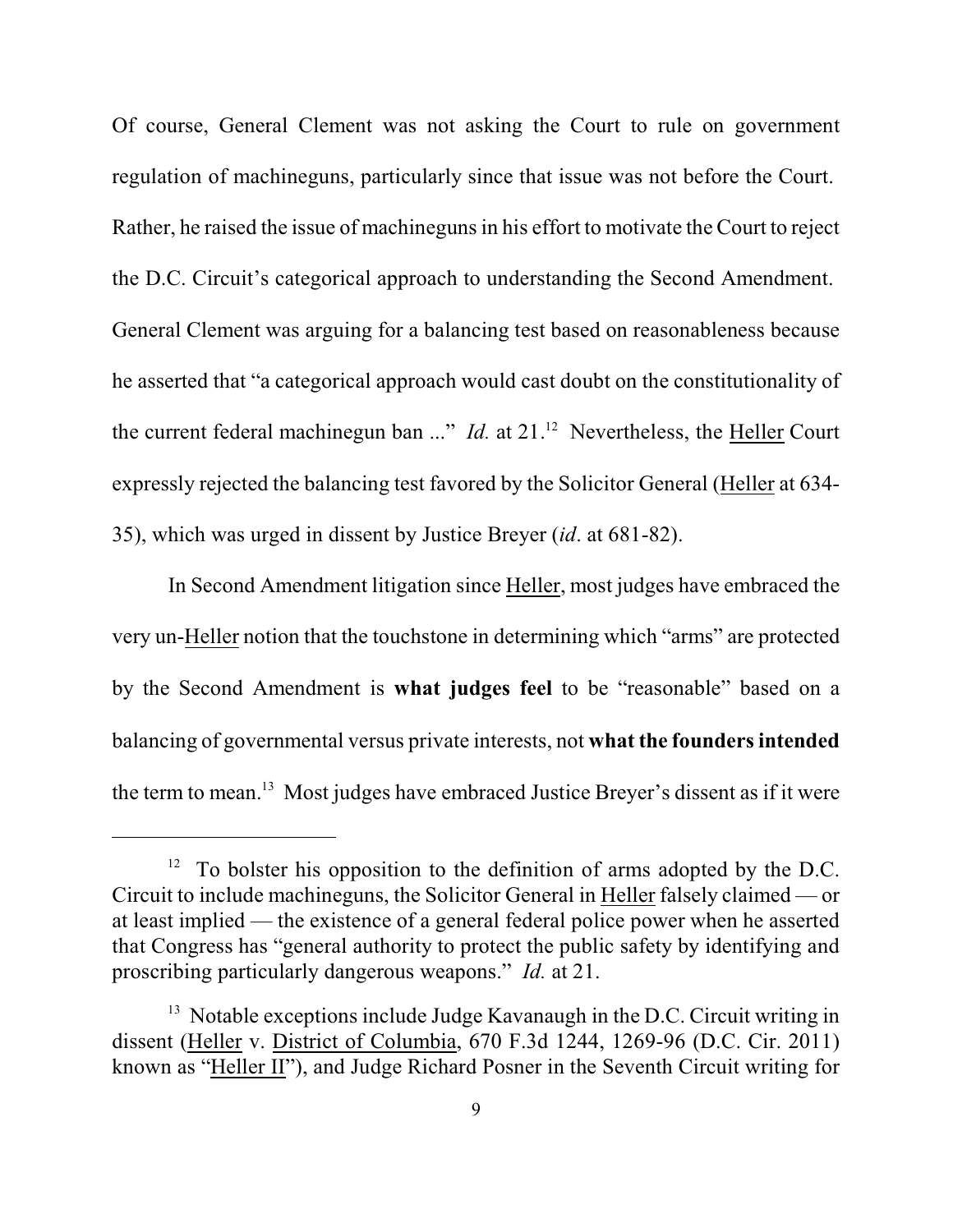the majority opinion, and have continued to employ judicial balancing tests, exhibiting hostility to Heller's clear instruction:

The very enumeration of the right takes **out of the hands of government — even the Third Branch of Government** — the power to decide on a case-by-case basis whether the right is *really worth* insisting upon. A constitutional guarantee subject to future judges' assessments of its usefulness is no constitutional guarantee at all. Constitutional rights are enshrined with **the scope they were understood to have when the people adopted them**, whether or not future legislatures or (yes) even future judges think that scope too broad.... The Second Amendment ... is the very *product* of an **interest balancing** by the people — which Justice Breyer would now conduct for them anew. [Heller at 634-635 (emphasis added).]

Thus, the approach of the Heller Court can only be described as adopting a "categorical" approach.<sup>14</sup>

If a machinegun is an "arm" under the Second Amendment, it is quite irrelevant

how a modern federal judge feels about whether "the people" made a good decision

in fashioning their Constitution.

the court (Moore v. Madigan,  $702$  F.3d  $933$  ( $7<sup>th</sup>$  Cir. 2012). Some of these *amici* filed an *amicus* brief in Heller II. [http://www.lawandfreedom.com/](http://www.lawandfreedom.com/site/firearms/HellerII_Amicus.pdf?84a79e) [site/firearms/HellerII\\_Amicus.pdf?84a79e](http://www.lawandfreedom.com/site/firearms/HellerII_Amicus.pdf?84a79e).

<sup>&</sup>lt;sup>14</sup> See generally Joseph Blocher, "Categoricalism and balancing in First and Second Amendment Analysis," 84 NYU L. REV. 375, 381 (May 2009) ("Categoricalism asks only whether the case falls inside certain predetermined, outcome-determinative lines.... [C]ategorization 'binds a decisionmaker to respond in a determinative way to the presence of delimited triggering facts.'" *Citation omitted*.)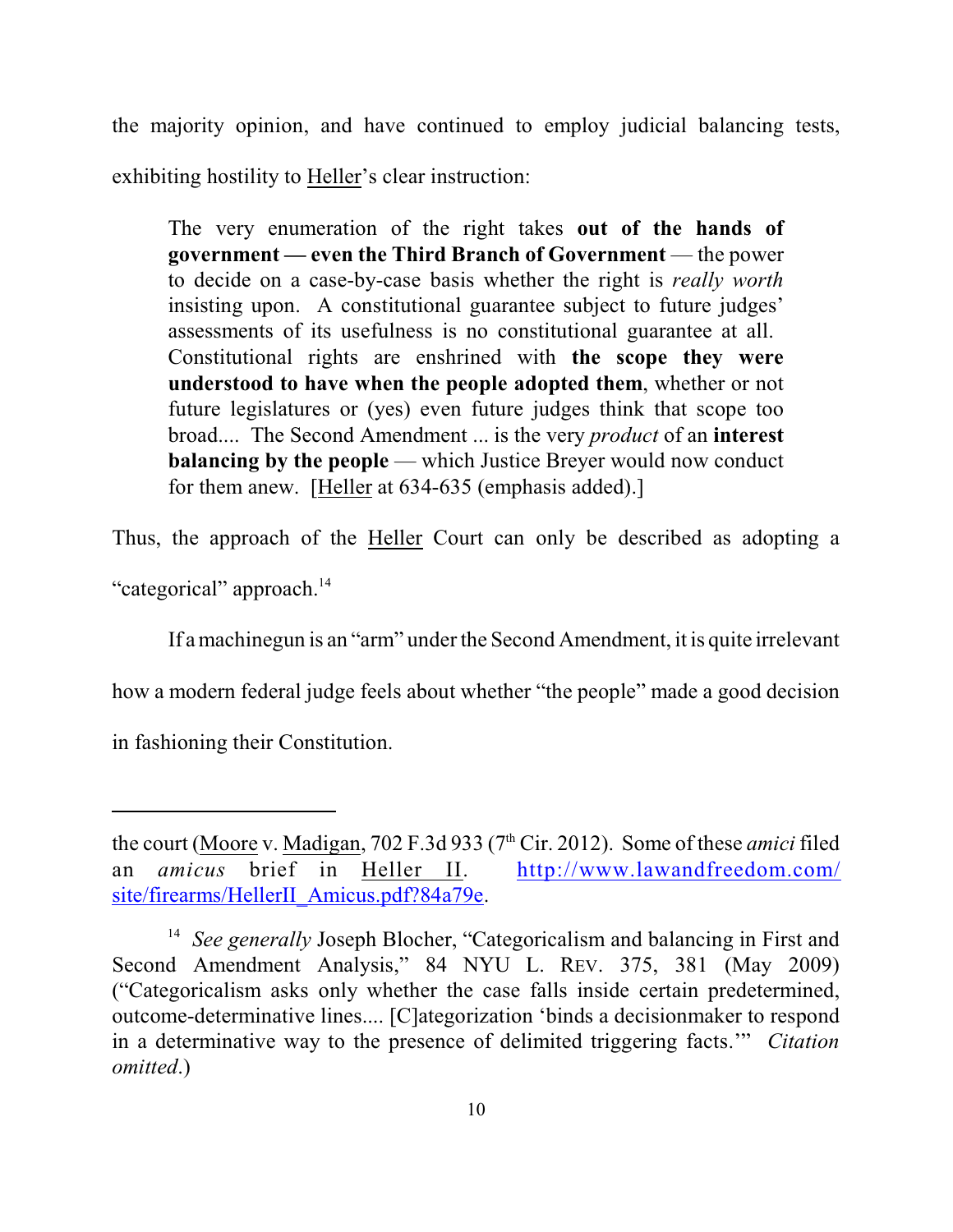# **C. The District Court Mischaracterized Founding-EraMilitia Firearm Requirements as Limits Not to Be Exceeded, rather than Minimum Standards to be Met.**

In its one attempt at historical analysis, the district court fared badly. The district court argued that Congress has the authority to ban classes of firearms because founding-era "government officials specified the type of weapons militia members **could** procure and maintain" (emphasis added). *Id.* at \*43 n.8. In their brief below, defendants noted that some founding-era "government officials ... specif[ied] the weapons that ... militia members... **would be required to** procure and maintain." Govt. Br. below at 15 (emphasis added). With that slight change in verbiage from "would" to "could," the district court reversed the obvious meaning of the foundingera requirements.

It is indisputable that the founding-era statutes **established minimums** on the sorts of weapons militia members "would be required" to obtain, **not maximums** on what they "could" obtain. Replete through these founding-era statutes is the requirement that the weapons be "good and sufficient." *See* Govt. Br. below at 15. The government obviously was concerned that militia members might show up with substandard weapons that were either obsolete or in poor repair. Thus, the requirements were designed to ensure the militia would be armed, at least, with fully functional weapons. The idea is laughable that, if someone showed up at Lexington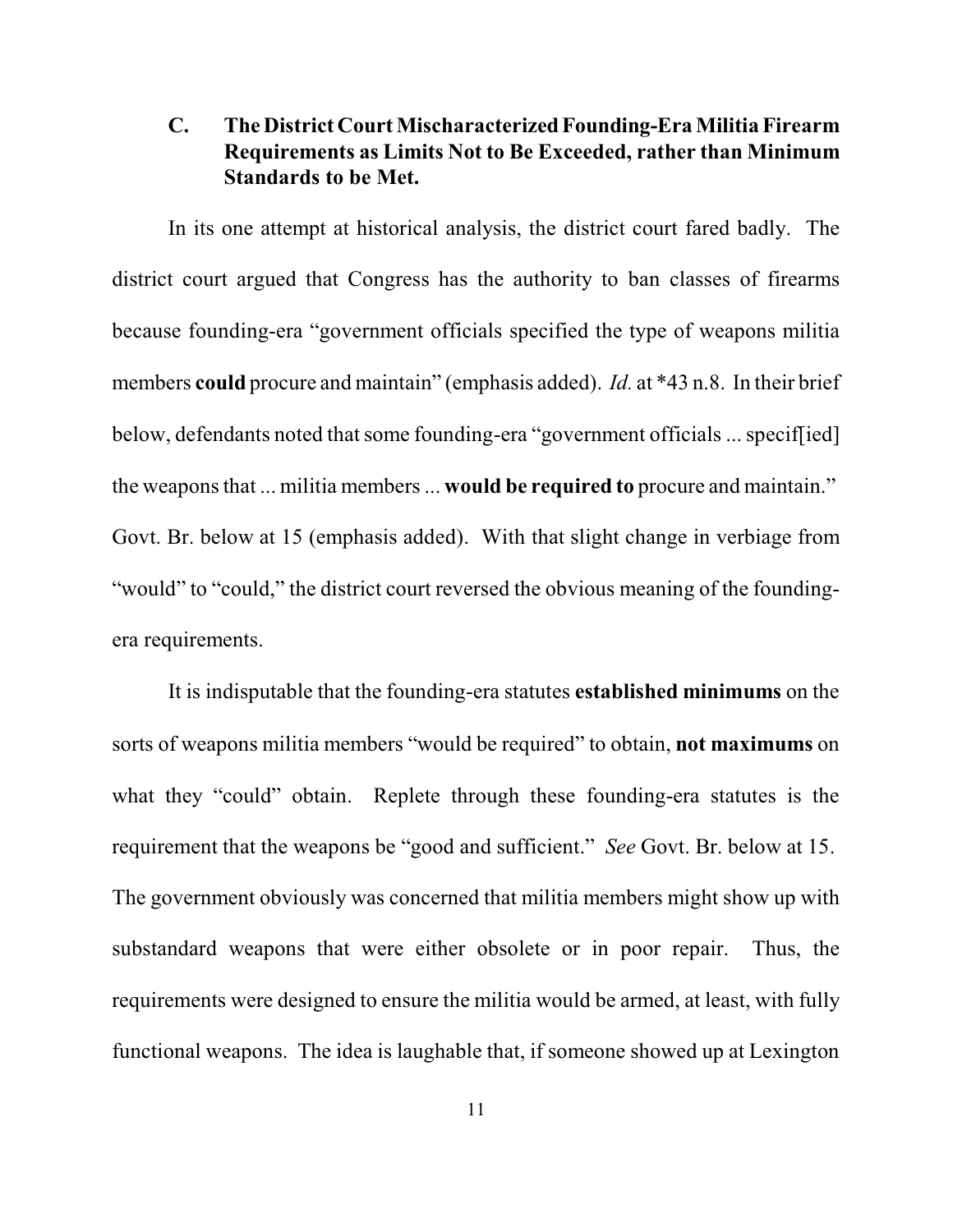and Concord with an M-16, his commanders would have turned him away, saying "Take it home, that's far too effective a weapon to use against the Redcoats." The district court, however, twisted those statutory requirements to support exactly the opposite conclusion — thatCongress can restrict Americans to owning only neutered versions of firearms that are in common use by military units, police, and civilians in the United States and across the world.

### **D. Machineguns Are Not Dangerous and Unusual Weapons, but rather the Lineal Descendants of Founding-Era Firearms, and thus within the Scope of the Second Amendment.**

Both the defendants and the district court have alleged that machineguns are "dangerous and unusual" weapons. *See* Defendants' Br. at 19, 24, *passim*; *see also* 2015 U.S. Dist. LEXIS 103656 at  $*44.15$  Defendants argue, somewhat inaccurately,  $^{16}$ that such weapons "enabl[e] rates of fire far in excess of those available from a semi-

<sup>&</sup>lt;sup>15</sup> Appellant has argued that "dangerous and unusual" applies to the "manner" in which a firearm is used and not to the "possession" of a certain type of firearm. *See* Appellant's Br. at 20. This argument seems to find some support in Staples v. United States, 511 U.S. 600 (1994), where the Supreme Court noted that simply because "an item is 'dangerous,' in some general sense, does not necessarily suggest, as the government seems to assume, that it is not also entirely innocent. ... guns generally can be owned in perfect innocence." *Id.* at 611.

<sup>&</sup>lt;sup>16</sup> A fully automatic M-16 has a maximum rate of fire of about 700 rounds per minute. *See* <http://www.military-today.com/firearms/m16.htm>. A trained shooter, however, can articulate the trigger of a semi-automatic AR-15 to achieve over 500 rounds per minute. *See* <https://www.youtube.com/watch?v=ddPTyoV-Irc>. And, of course, semi-automatic fire is more accurate than fully automatic fire.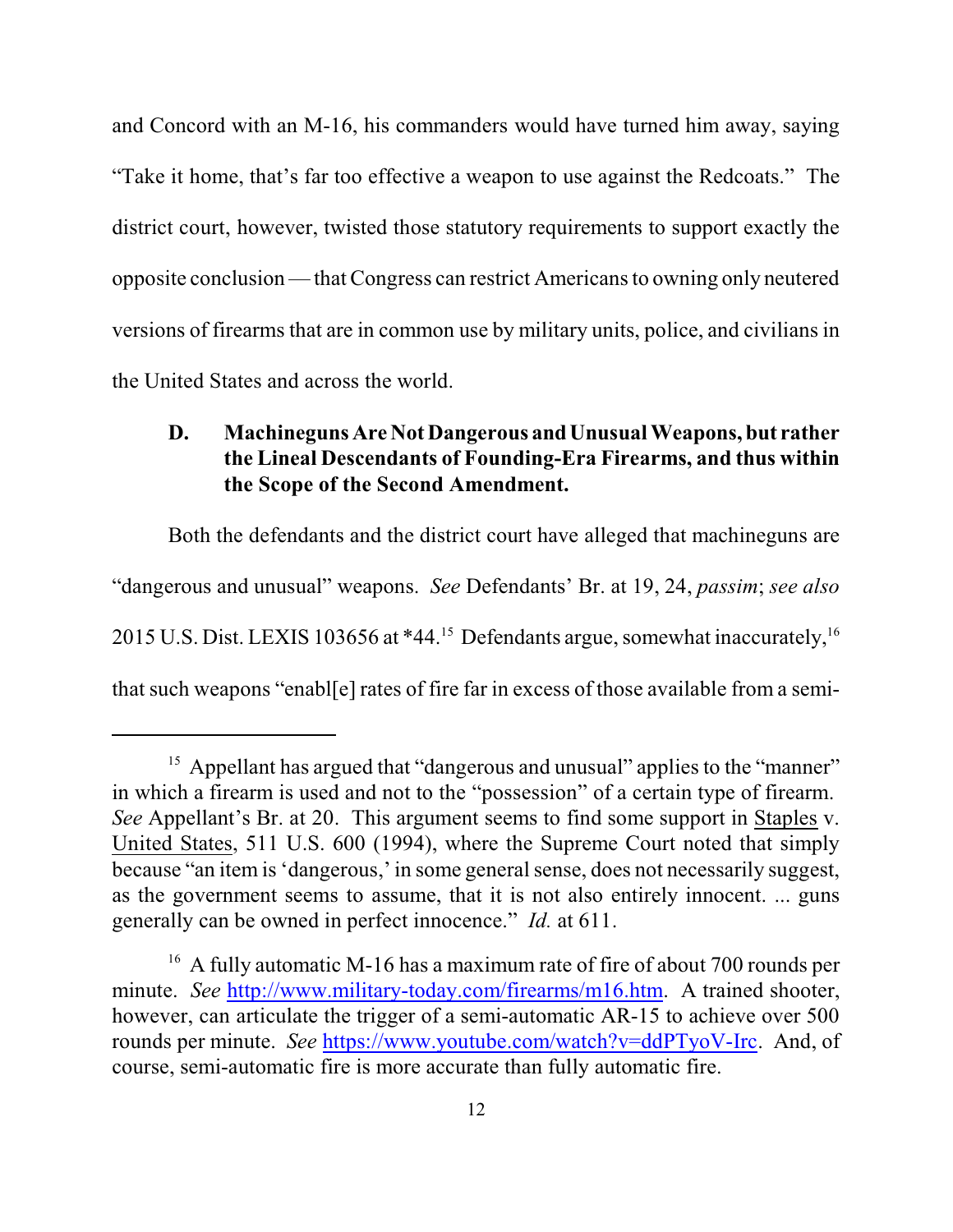automatic firearm." Defendants' Br. at \*25. But while fully automatic weapons like the M-16 may seem unusual to some, their functionality is best viewed as an evolutionary improvement over their predecessors. Indeed, at each level in the evolutionary chain of firearms over the past 230 years, one could anticipate thissame objection bring raised to each new advancement in the technology of firearms — that they are now too powerful and frightening to be owned by civilians.

Presumably, when **semi**-automatic firearms were developed over a century ago, they too may have seemed frightening when compared with the bolt-action, leveraction, pump-action, and revolver firearms that preceded them. The famous M-1 Garand, a semi-automatic rifle with 8-round "clips" of ammunition that can be quickly loaded, became the first semi-automatic rifle to be standard issue for a nation's army in World War  $II^{17}$  Consequently U.S. troops outclassed the limited firepower of the Soviets' fixed-magazine, bolt-action Mosin Nagants and the Germans' fixed-magazine, bolt-action Mausers.<sup>18</sup>

<sup>&</sup>lt;sup>17</sup> See <http://www.americanrifleman.org/articles/2011/8/22/the-first-garands/>.

<sup>&</sup>lt;sup>18</sup> See [http://worldwar2headquarters.com/HTML/weapons/american/garand.](http://worldwar2headquarters.com/HTML/weapons/american/garand.html) [html](http://worldwar2headquarters.com/HTML/weapons/american/garand.html) ("A well trained soldier could place 32 rounds per minute on target, more than twice the number of rounds that could be well aimed and fired from a bolt action rifle in one minute.").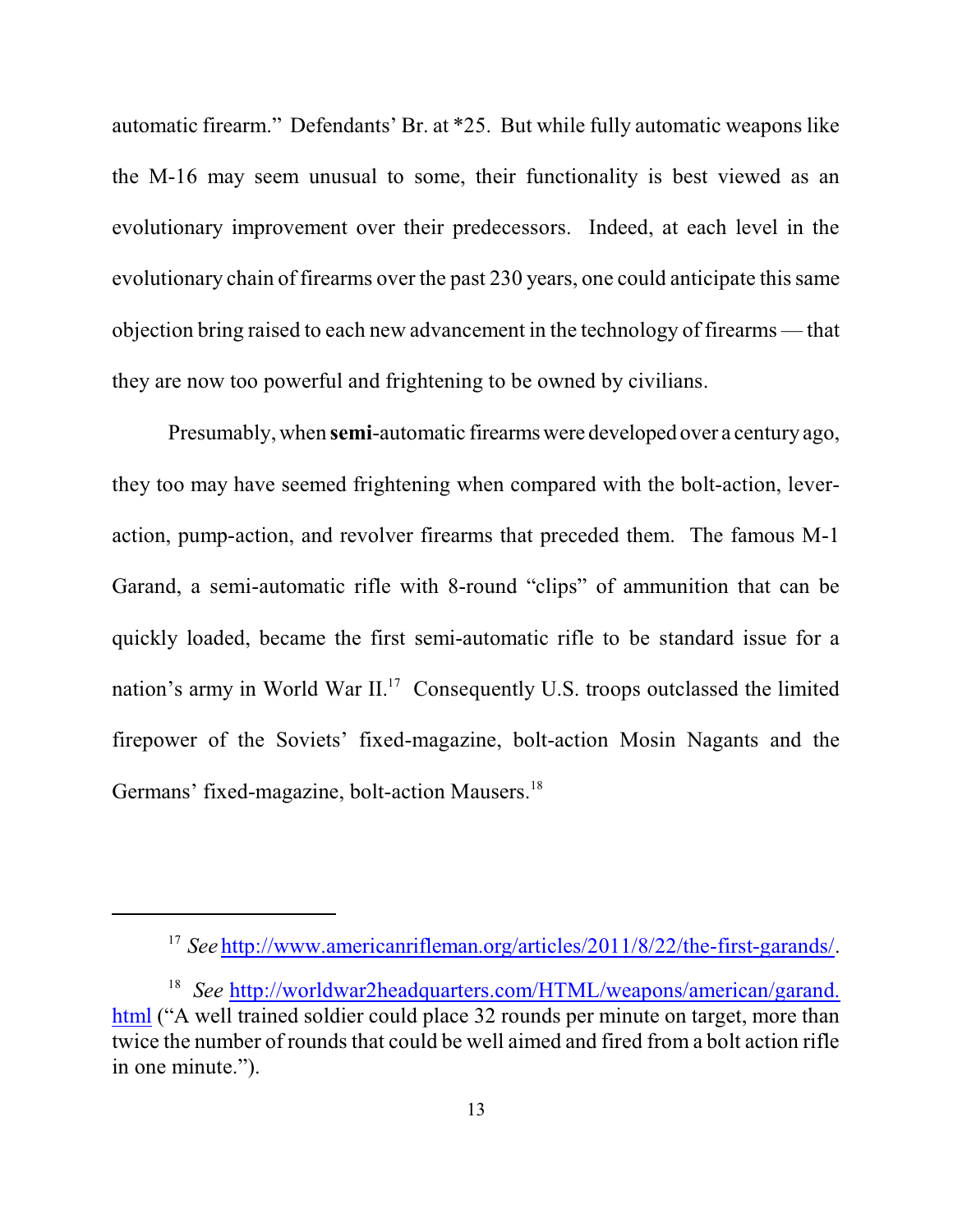When "repeating" arms became popular roughly one and one-half centuries ago, their firepower seemed incredible to some, since such weapons "gave a single man the firepower of a dozen marksmen armed with muzzle-loading muskets."<sup>19</sup> Henry Repeating Arms Company marketed its lever-action rifles as being able to fire "sixty shots per minute." B. Wexler, 50 Guns that Changed America: An Illustrated Guide, (Skyhorse Publishing: 2015), at 65. Indeed, "[d]ue to its revolutionary design and rapid rate of fire, the Henry quickly found popularity both with the military and civilian purchasers." *See* n.19.

And finally, when the firearm cartridge itself — consisting of a bullet, powder, casing and primer all contained in a single unit — gained a foothold in the mid to late 1800's, this development also greatly increased a weapon's rate of fire. Some breechloading rifles were found to have a 250 percent faster rate of fire than muzzle-loading rifles that had preceded them, which required that each component be loaded individually. Wexler at 56.

And with muzzle-loading muskets and rifles, we have come back full circle to the weapons used during the founding era when the Second Amendment was adopted.

<sup>&</sup>lt;sup>19</sup> <https://www.henryrifles.com/henry-history/>.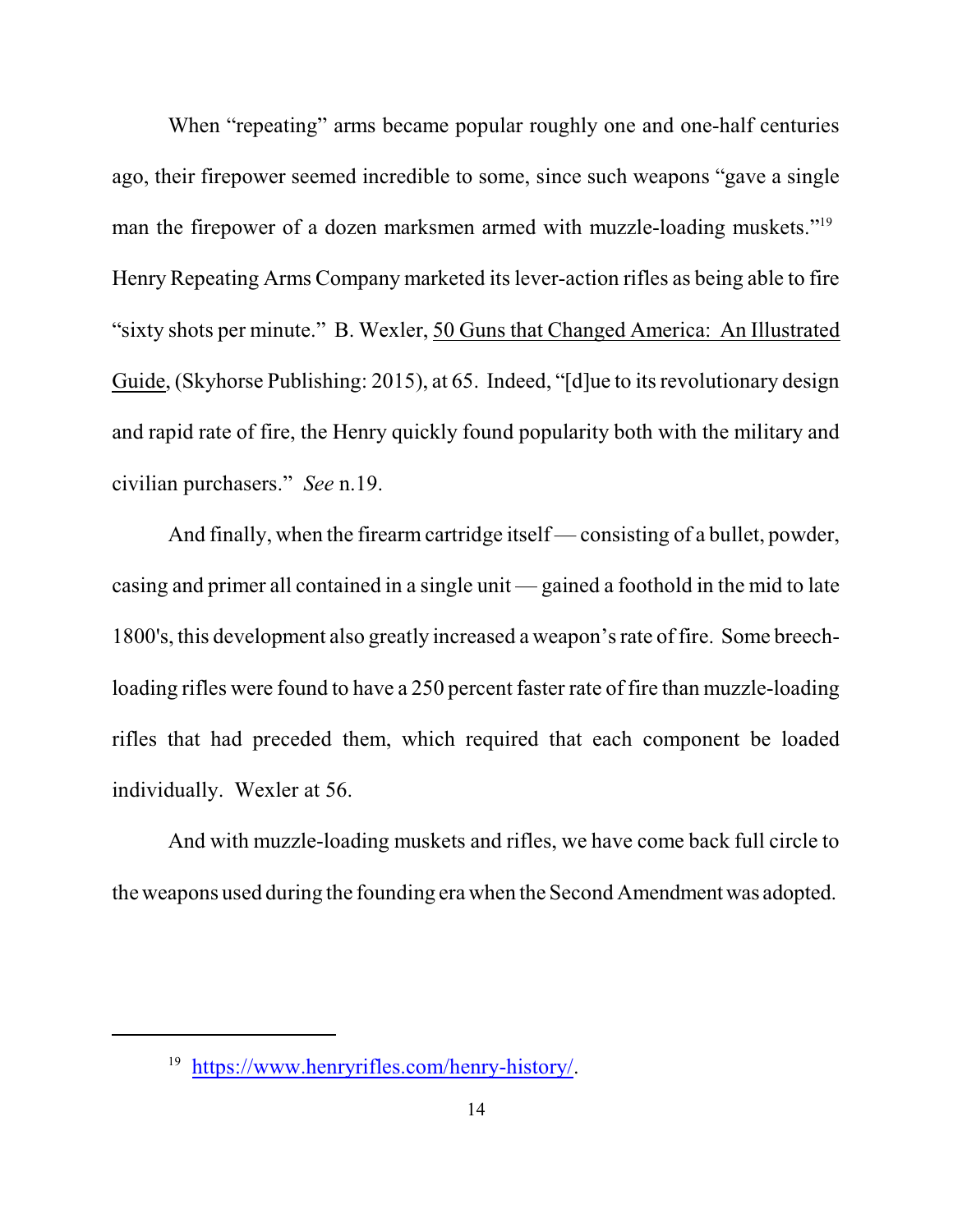At each step along the evolutionary chain,<sup>20</sup> the same claims about lethality, rate of fire, and effectiveness could be made that are now being made regarding machineguns: these firearms have a rate of fire far in excess of those available from their predecessors. That puts these firearms on a different plane than those which came before. These firearms have 'murderously effective firepower' compared to the last generation of firearms. These firearms enable the shooter to engage a far greater number of targets more effectively than their predecessors. But Heller rejected such arguments as:

bordering on the frivolous, that only those arms in existence in the 18th century are protected by the Second Amendment. We do not interpret constitutional rights that way. Just as the First Amendment protects modern forms of communications, ... and the Fourth Amendment applies to modern forms of search, ... the Second Amendment extends, prima facie, to all instruments that constitute bearable arms, even those that were not in existence at the time of the founding. [*Id.* at 582.]

Because machineguns clearly are protected "arms," the district court erred when it concluded that such firearms are not even within the scope of the Second Amendment. Because this Circuit's "two-step framework" is precisely the sort of "judge-empowering, interest-balancing inquiry" that Heller rejected, and clearly

This section is not intended to give a comprehensive history of the 20 development of modern small arms. Volumes have been written on that subject. The idea is to give some examples of firearms that, in their day, were considered revolutionary in their firepower, yet today seem all but obsolete.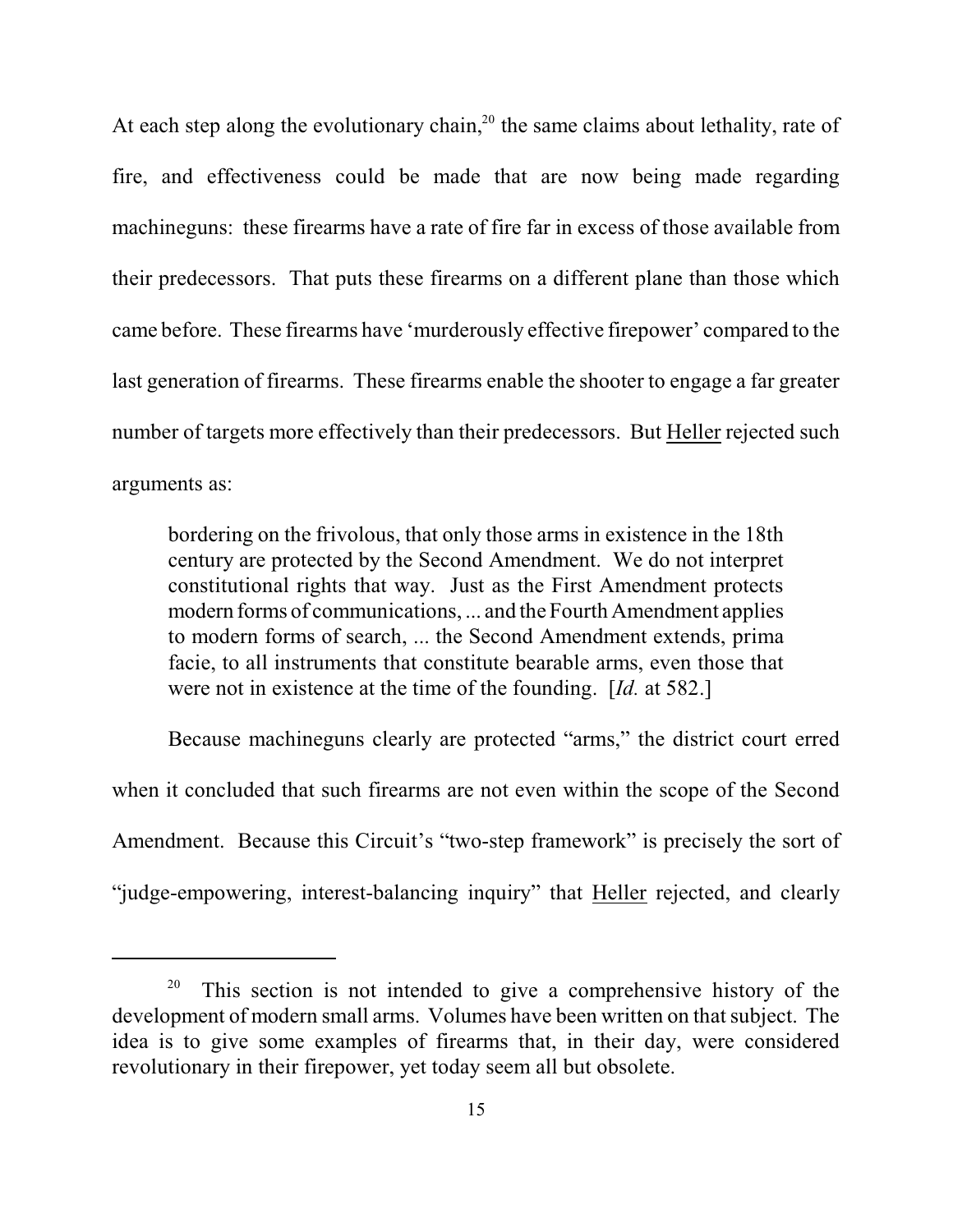contrary to the teachings of Heller, this panel should not be bound by the panel decision in NRA v.  $ATF<sup>21</sup>$  which adopted that power-usurping test. This panel should interpret the Second Amendment in a matter consistent with the approach mandated in the Heller case, rather than adopt the flawed approach of other panels which seem unable to understand the ban on interest balancing in Heller. Heller does not allow any court "the power to decide on a case-by-case basis whether the right is *really worth* insisting upon" (Heller at 634).

## **II. BY ITS CLEAR LANGUAGE, THE GUN CONTROL ACT DOES NOT APPLY TO THE HOLLIS FAMILY TRUST.**

#### **A. The Hollis Trust Machinegun Transaction is Exempt From the NICS Check.**

For many years, Americans have commonly placed rare and expensive NFA firearms into family trusts. In such cases, the trust is the entity which applies to obtain the NFA weapon. In processing that application, the FBI could not run a background check on the trust because, unlike a human being, a trust does not have a photograph, fingerprints, or a criminal record. *See* 27 C.F.R. § 479.85; *see also* 78 *Fed. Reg*. 55016. Once the trust application was approved, any eligible trustee or trust representative could take possession of the weapon, exempt from the NICS background check under 18 U.S.C. § 922(t)(3)(B).

<sup>&</sup>lt;sup>21</sup> 700 F.3d 185 (5<sup>th</sup> Cir. 2012).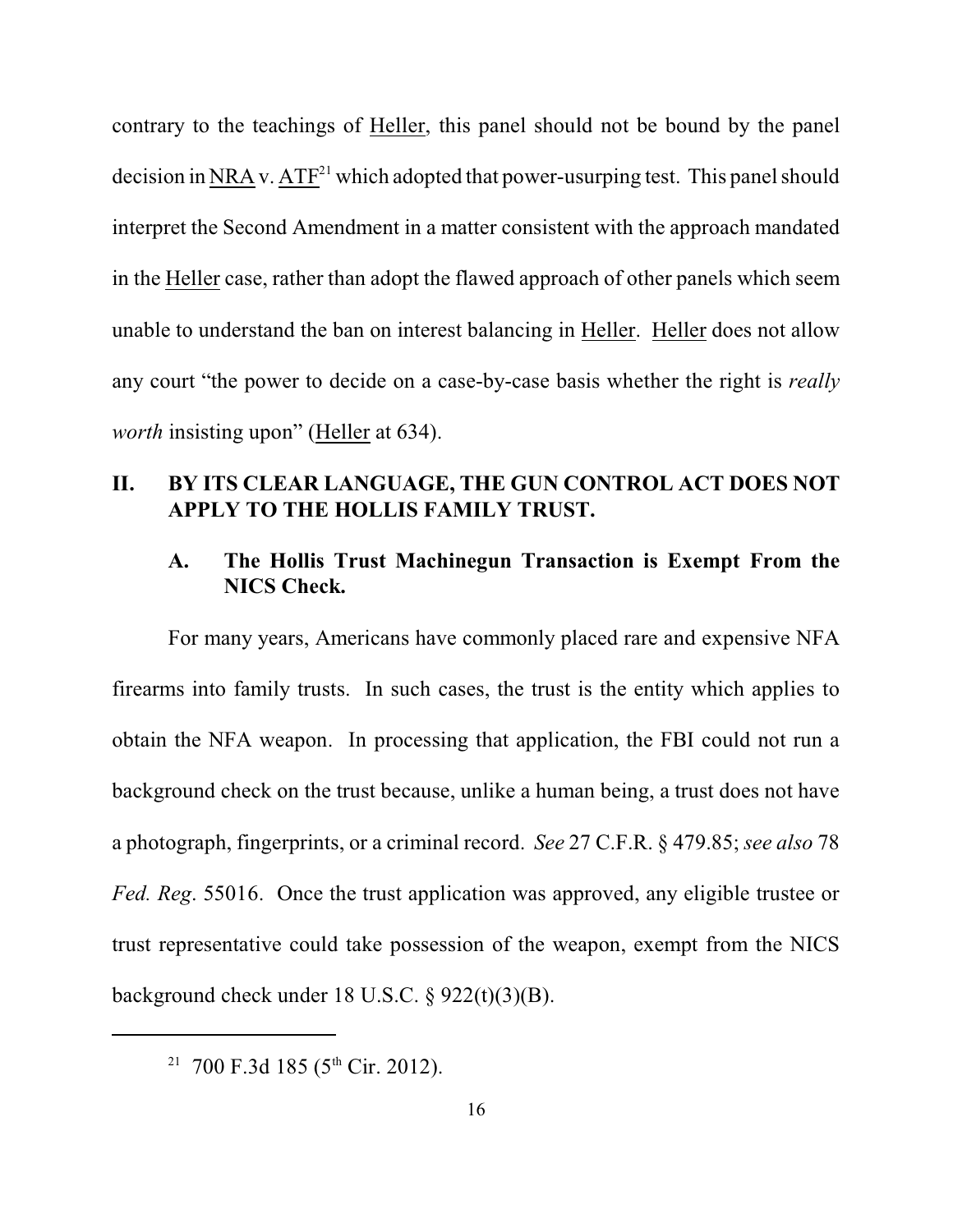In 2013, ATF changed its regulatory policy, proposing the adoption of a new rule,<sup>22</sup> which ATF has set in motion to be final.<sup>23</sup> ATF asserted that there "has been an increase in the number of individuals who have access to NFA firearms but who have not undergone a background check." 78 *Fed. Reg*. 55016. Thus, ATF's new rule would, *sue sponte*, require the identification of a "responsible person," acting "on behalf of [a] legal entity" (such as a trust) before taking possession of an NFAapproved weapon. Pursuant to this new regulation, the person taking possession of the weapon would be required to submit to a NICS check. *Id.*

In creating this new requirement, ATF has conveniently overlooked the plain language of 18 U.S.C.  $\S$  922(t)(1), which states that the NICS check applies only to "transfers" of firearms by a Federal Firearms Licensee ("FFL") to a "person." Section  $921(a)(1)$ , in turn, defines a "person" only to include "any individual, corporation, company, association, firm, partnership, society, or joint stock company" — but not a "trust."

Furthermore, ATF has also ignored the historic fact that 18 U.S.C. § 921(a)(1) became law after the NFA which, because it was enacted earlier under Congress's taxing power, applied to persons as defined by the IRC which included a "trust" as

<sup>&</sup>lt;sup>22</sup> 78 *Fed. Reg.* 55014.

<sup>&</sup>lt;sup>23</sup> <http://goo.gl/c1MMaz>.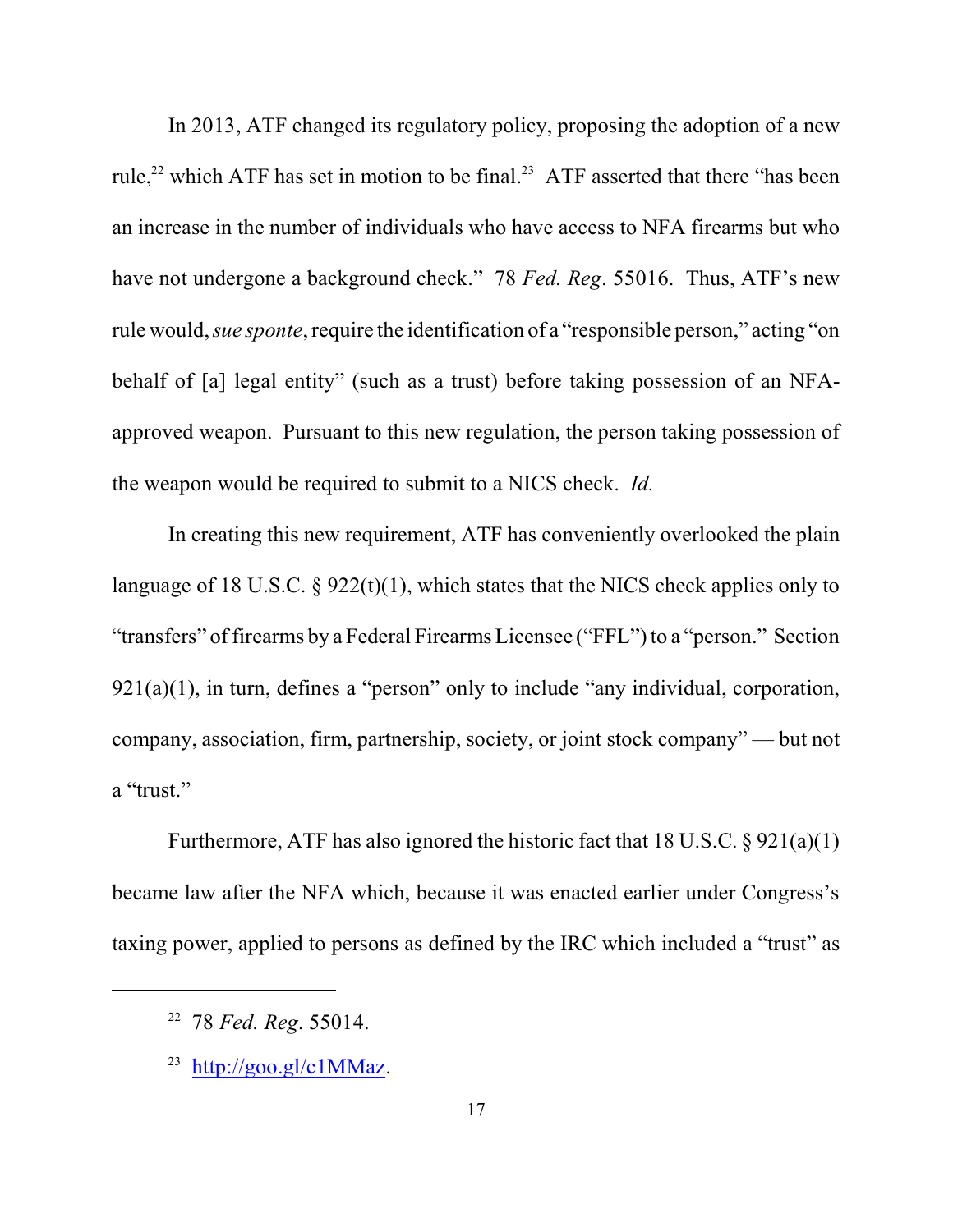a person subject to the  $Act.^{24}$  Despite this plain language differentiating the classes of persons subject to the two laws, ATF forged ahead on its mission to conflate the two definitions so as to make the NICS check to apply when a "person" (as defined by the GCA, not by the NFA), acquires an NFA-approved firearm.

The ATF Dakota Silencer letter of March 17, 2014, on which the ATF relies, twice correctly recognized that a trust is not a "person," but then misstated the NICS rule as one that applies to **every transfer** of a firearm, regardless of whether the transferee was a person as defined in the GCA or the NFA:

Federal firearms law at 18 U.S.C. Section 922(t)(1) requires [FFLs] to run a NICS check "before completion of the transfer," and verify the identity of the transferee. [Hollis at \*2-3.]

Conspicuously missing from ATF's purported recitation of section  $922(t)(1)$  is the phrase that limits the application of the FFL's obligation to run a NICS check only as to a transfer of a firearm "to any other **person** who is not licensed under this chapter." *Id.* (emphasis added).

Implementing the NFA, 27 C.F.R. § 479.11 defines "person" as a 24 "partnership, company, association, trust, estate, or corporation, as well as a natural person." The district court claimed that, since the NFA does not define "person," the general IRS definition of 26 U.S.C.  $\S 7701(a)(1)$  — "an individual, a trust, estate, partnership, association, company or corporation" — should apply.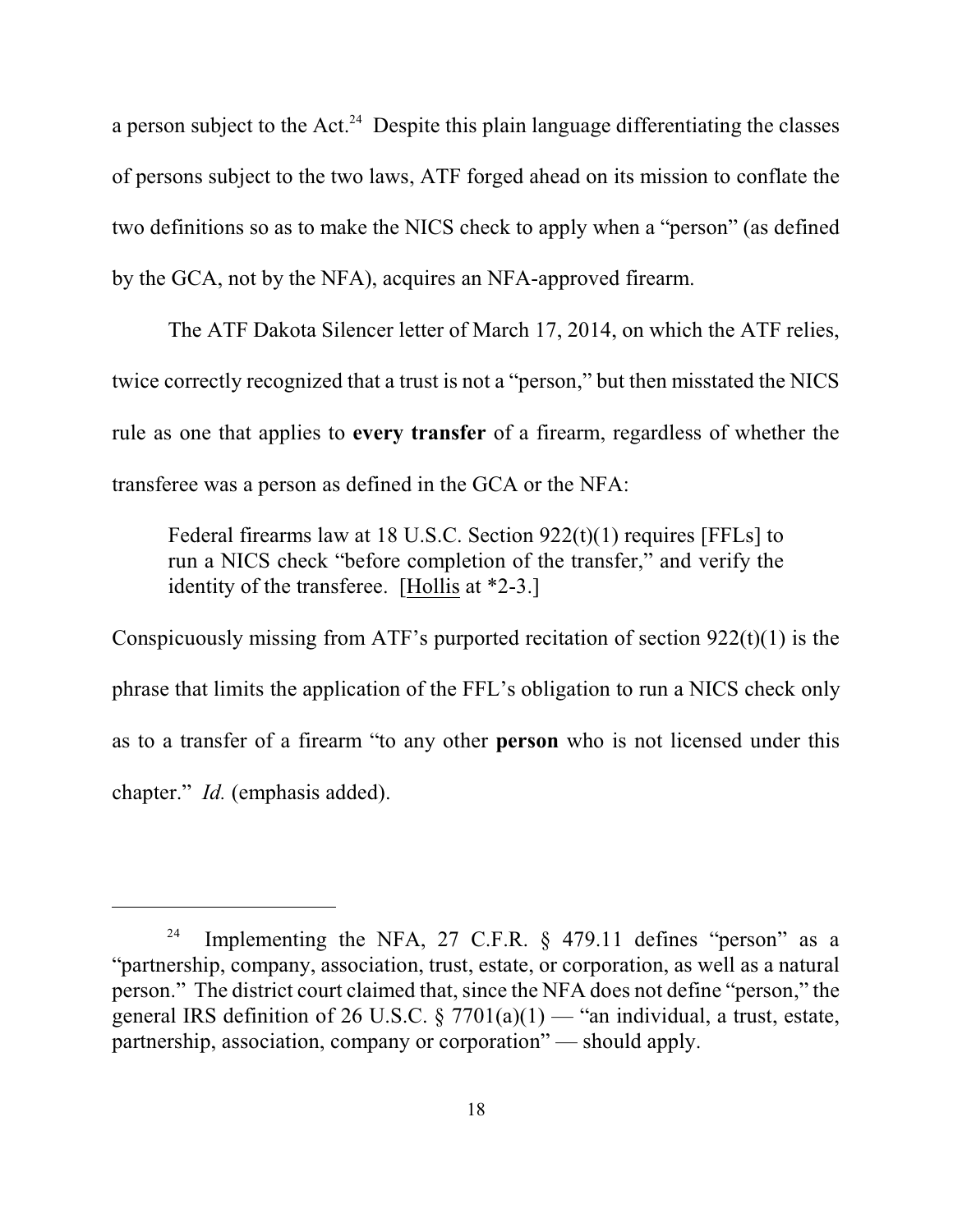ATF claims to be concerned that a "person," who would otherwise not pass a NICS check, would attempt to evade that check by obtaining a NFA firearm in the name of a "trust." 78 *Fed. Reg*. 55016. In seeking to close that alleged "loophole," ATF changes both the NFA process and the GCA process. By regulatory fiat, ATF would first rewrite 18 U.S.C.  $\S$  922(t)(1) so as to include all firearms transfers, not just to those involving "persons" as defined in section  $921(a)(1)$ . ATF would also erase the NFA exemption to the NICS check provided by section 922(t)(3)(B), by still requiring "responsible persons" to submit to NICS checks, even though the statute exempts the transfer from NICS.

Instead of applying the law as it is written, ATF seeks to usurp Congress's authority—apparently because it appears to ATF that the Brady Bill as it was written does not extend the NICS check as far as ATF wanted. It is not, however, for the ATF to remedy a statute that it deems is inadequate. Rather, that task is for "those who write the laws, but not ... those who apply them." *See* A. Scalia & B. Garner, Reading Law at 352-53 (West: 2012).

### **B. If, as ATF Admits, a Trust is Not A Person, Then a Trust Can Register and Possess a Machinegun.**

With certain limited exceptions, 18 U.S.C. § 922(o) makes it illegal for "any person to transfer or possess a machinegun." 18 U.S.C. § 921(a)(1) defines "person"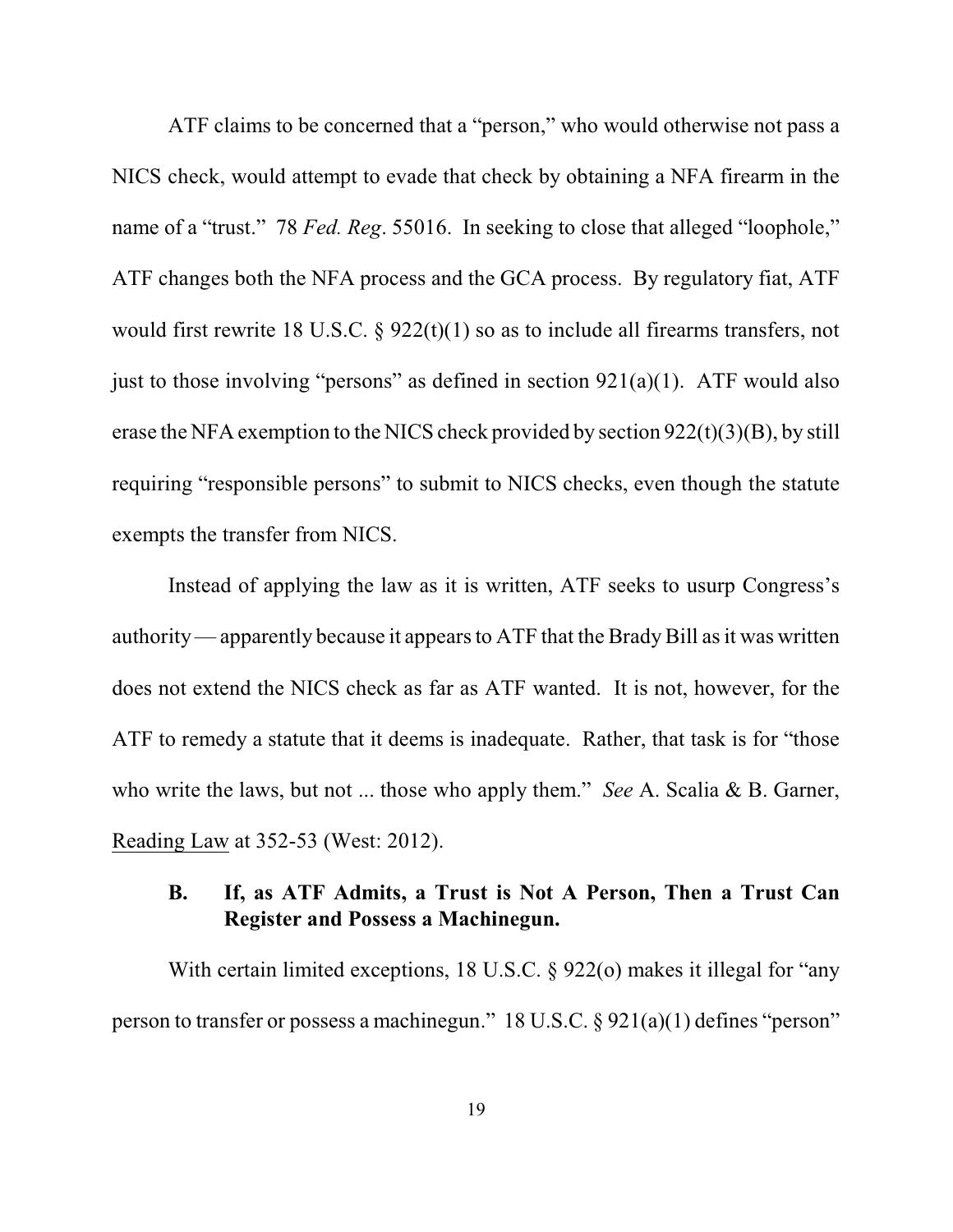as including "any individual, corporation, company, association, firm, partnership, society, or joint stock company." This definition clearly does not include a "trust." *See* n.24, *supra*. As noted above, ATF has affirmed that "unincorporated trusts are not 'persons' under the GCA...." And because they are not persons, presumably a trust could manufacture or possess a machinegun, if approved by the Attorney General under NRA, and not be in violation of 18 U.S.C. § 922(o).

Pursuant to ATF's March 17, 2014 letter's acknowledgment that a trust is not a "person," the Hollis family trust applied to the ATF for permission to manufacture a machinegun. ATF initially approved the request, but quickly revoked that approval. By letter, ATF explained its reversal, insisting that the "fact that an unincorporated trust is not included in the definition of 'person' under the GCA does not mean that an individual may avoid liability ... by placing a machinegun 'in trust.'" 2015 U.S. Dist. LEXIS 103656, \*6.

ATF claims that Congress' omission of "trust" in the list of entities that qualify as "persons" in the GCA could not possibly mean that trusts are not restricted by the statute. Instead, ATF argues, the omission must mean that trusts — unlike individuals, corporations, companies, associations, firms, partnerships, societies, and joint stock companies — "cannot make or hold property." *Id.* According to ATF,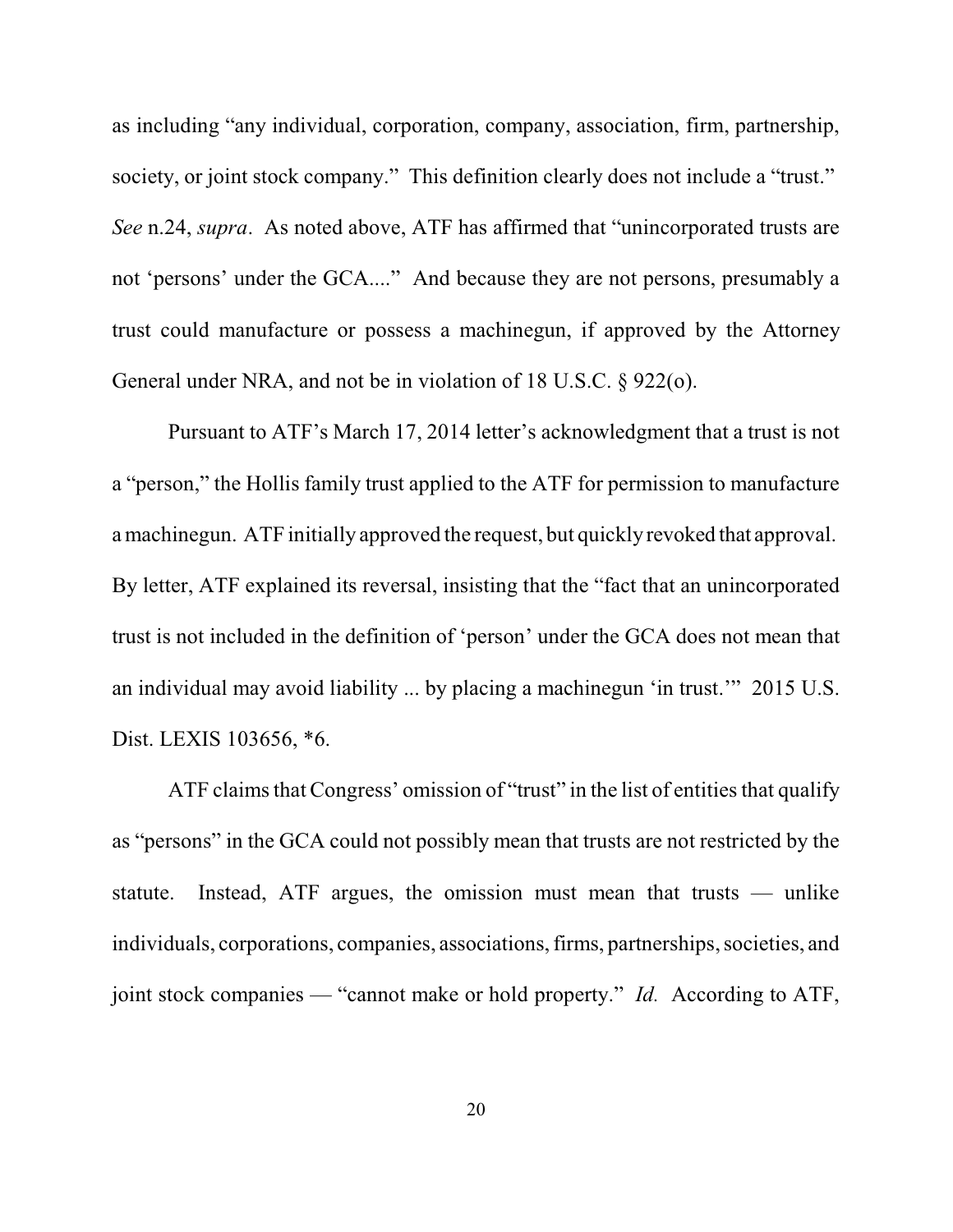under the GCA a "trust" must be completely "disregarded" as a "non-entity" unrecognized as a matter of law. Appellant's Br. at 7.

Having disqualified a trust as an entity entitled to "make or hold property," and therefore not entitled to possess or manufacture any firearm, a trustee would be subject to the GCA as a "person." By stripping the trustee of his fiduciary duties, ATF would recognize him as a mere "individual acting on behalf of the trust to be the proposed maker/possessor of the machinegun...." Thus, as an "individual," ATF has transformed the trustee into a "person" within the meaning of 18 U.S.C.  $§$  921(a)(1)(A) and, as an individual, the trustee would be prohibited from manufacturing or possessing a machine gun.

Sadly, the district court failed to stop ATF's lawless ways. The district court disregarded that, under state law, there are all sorts of actions a trustee may take on behalf of the trust, such as buying and selling property, where he is acting as trustee — not in his "individual capacity." Purportedly acting in accordance with State law, the district court reasoned that, because a trust is not a "separate legal entity but rather [a] *fiduciary* ... with respect to the trust property,"<sup>25</sup> the trustee alone can take possession of trust property, but only for the benefit of the trust's beneficiaries. Despite this nod towards fiduciary duty, the district court reasoned that a trustee

<sup>&</sup>lt;sup>25</sup> Hollis at  $*62$ .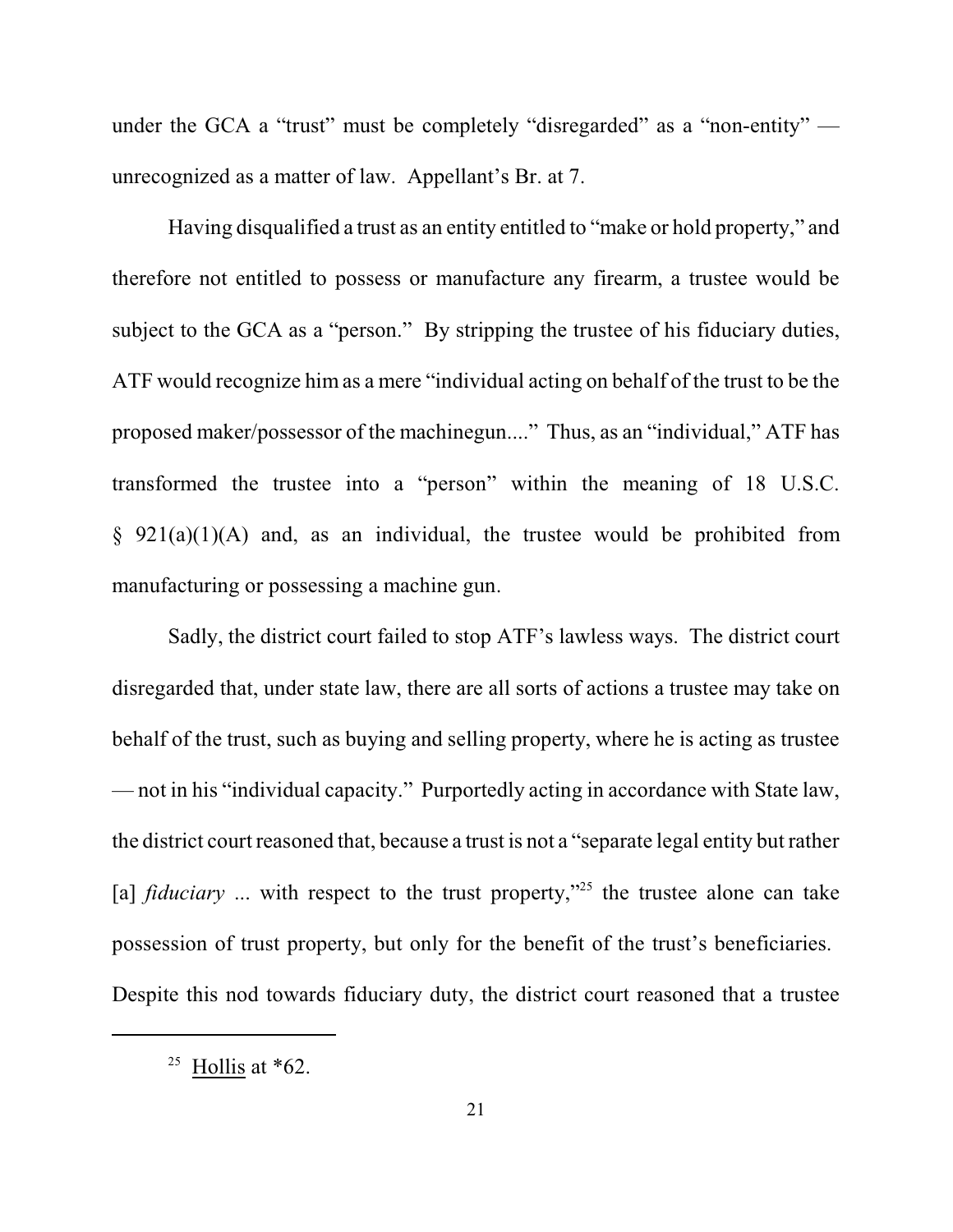could be considered an "individual human being" (*id*.) within the meaning of 18 U.S.C. § 921(a)(1), and therefore be subject to 18 U.S.C. § 922(o). However, the court cited only one case, United States v. King,  $735$  F.3d 1098 ( $9<sup>th</sup>$  Cir. 2013), to support its effort to apply the plain language of the two different definitions of "person" in the GCA and the NFA. *See id*. But King addressed an entirely different question, concerning the singular meaning of person in 18 U.S.C.  $\S$  921(a)(1)(A) (which governs who must obtain a federal license to deal in firearms), not the interrelation between the two different definitions of person in 18 U.S.C. § 921(a)(1)(A) and 26 U.S.C. § 7701(a)(1). *See* 27 C.F.R. § 479.11.

Instead of relying on the inapposite King precedent, the district court should have followed the well-established rule to "respect ... the Legislature's power to define the terms that it uses in legislation." *See* Meese v. Keene, 481 U.S. 465, 484 (1987). Indeed, the district court failed to follow the usual rule that "[s]tatutory definitions control the meaning of statutory words...." Lawson v. Suwannee Fruit & Steamship Co., 336 U.S. 198, 201 (1949).

Hollis was not acting in his individual capacity, but in his capacity as a trustee. However, if the district court essentially "pierced the veil" of trusteeship to get at the "individual human being" underneath, why would it be necessary for section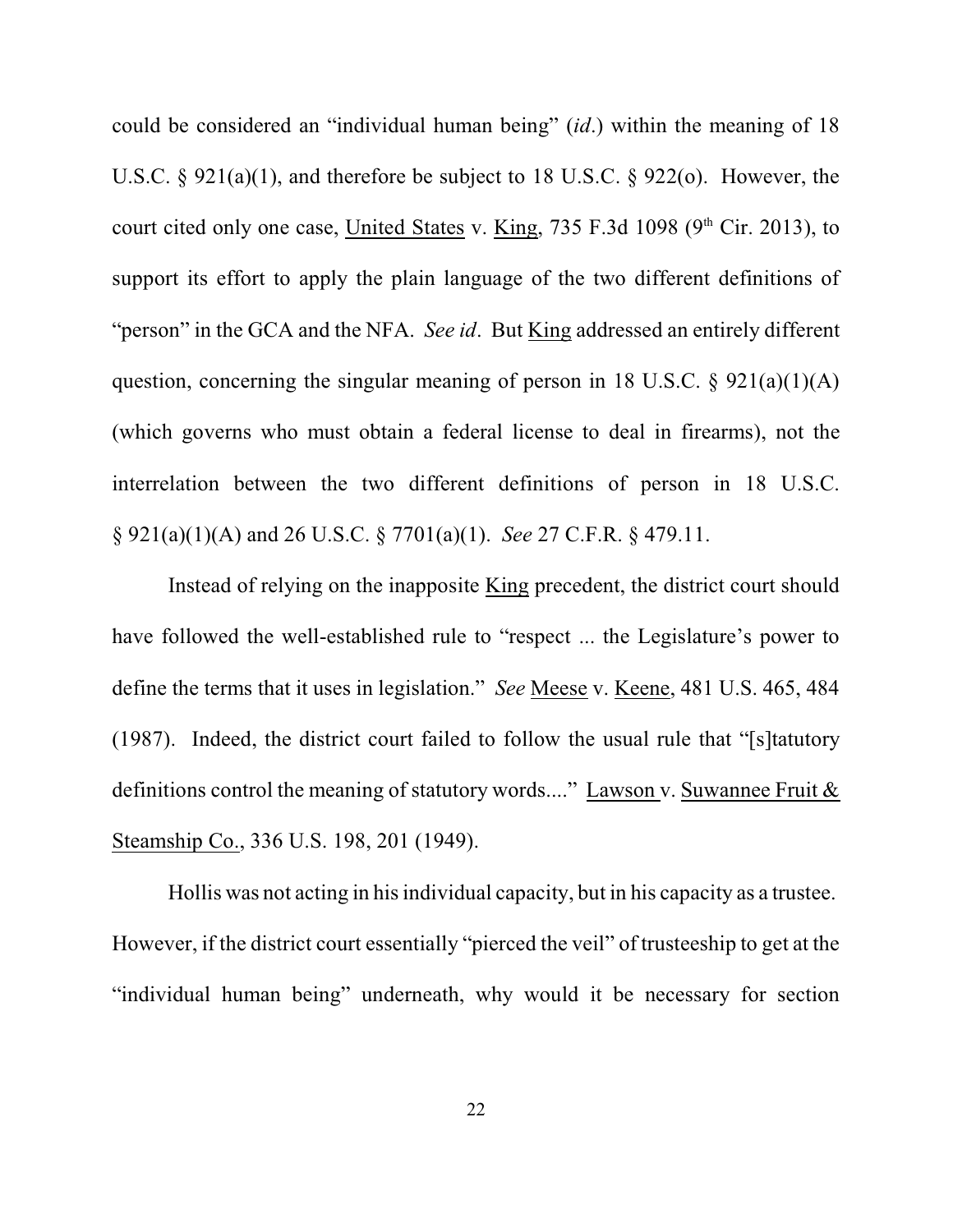$921(a)(1)$  to include corporations and other entities in its definition of person, since corporate officers are nothing more than individuals acting on behalf of corporations?

When it comes to the NFA, the ATF claims that a trust **is** a legal entity. 78 *Fed. Reg*. 55016. Apparently the district court found no problem applying **state law when it suits** ATF's purposes, and deferring to ATF's contrary **federal definition** when it also suits those purposes. If someone asks "is a trust an entity, or is it a nonentity?" ATF's answer must be "yes!"

There is nothing in GCA that authorizes ATF to dislodge Hollis from his trusteeship in order to treat him as an individual human being, and thereby to place him in his capacity as an individual under the machinegun ban. It was clear error for the district court below to have ruled otherwise. *See* Hollis at \*61.

# **III. JUST AS THE FIFTH CIRCUIT LED THE NATION WITH ITS RESTORATION OF THE SECOND AMENDMENT IN EMERSON V. UNITED STATES, IT IS NOW CALLED ON TO RESTORE THE SECOND AMENDMENT IN THIS CASE.**

There was a time, not that long ago, when the federal judiciary viewed the Second Amendment only as protecting the States' right to arm its state militia. So hostile to the notion that the "right to keep and bear arms" belonged to the People, the courts routinely ignored the Second Amendment text and history that spoke unmistakably of a preexisting right enjoyed by all Americans. Not only that, the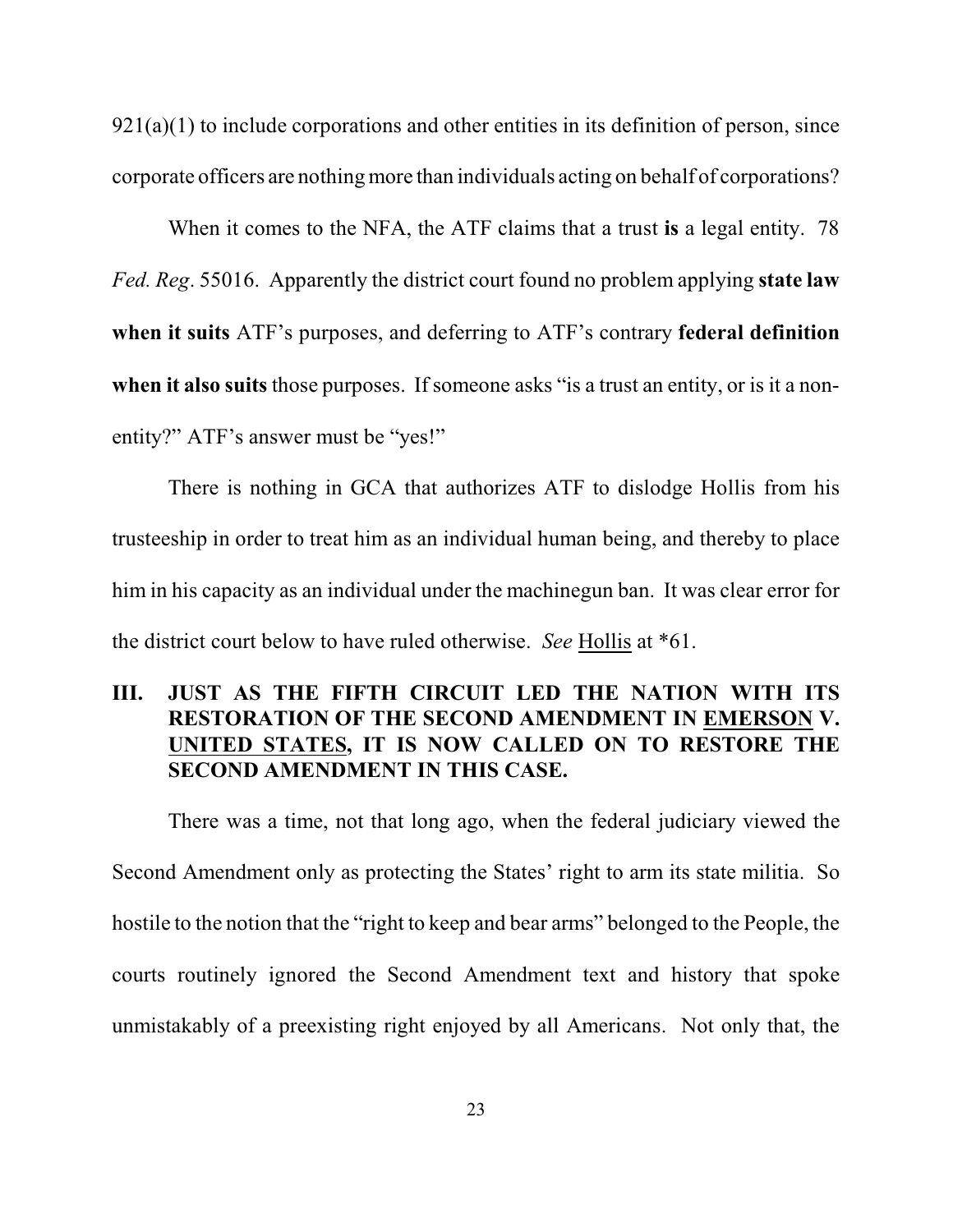courts compounded their error ignoring the fact that the Second Amendment was placed in a Bill of Rights sandwiched between two obvious individual rights the First and the Third. Indeed, it was not until one reached the Tenth Amendment that there was any mention of the states, and even then, that amendment protected not just the states but all the people. Nevertheless, the courts routinely swept aside — with nary a care for text, history, and logic — challenge after challenge that the right to keep and bear arms surely did not reside in the states, but in the People as a safeguard against a tyrannical state.<sup>26</sup>

Then, in 1999, one district court judge in Texas determined that he would carefully consider the arguments of those litigants who embraced the exact opposite view — that Congress proposed and the states ratified the Second Amendment to protect individual American citizens fromtheir government. Standing alone, District Judge (now Senior District Judge) Sam Cummings of the Northern District of Texas concluded that the entire federal judiciary had been plain wrong. *See* United States v. Emerson, 46 F.Supp.2d 598 (N.D. Tex. 1999). On appeal to this Court, and, after all the years of denial, this Court of Appeals affirmed, adding an equally courageous

 $26$  Prior to Heller, the U.S. Supreme Court had only heard one Second Amendment challenge — United States v. Miller, 307 U.S. 174 (1939) — which was never really litigated in an adversarial manner. *See* Appellants' Br. at 45-47.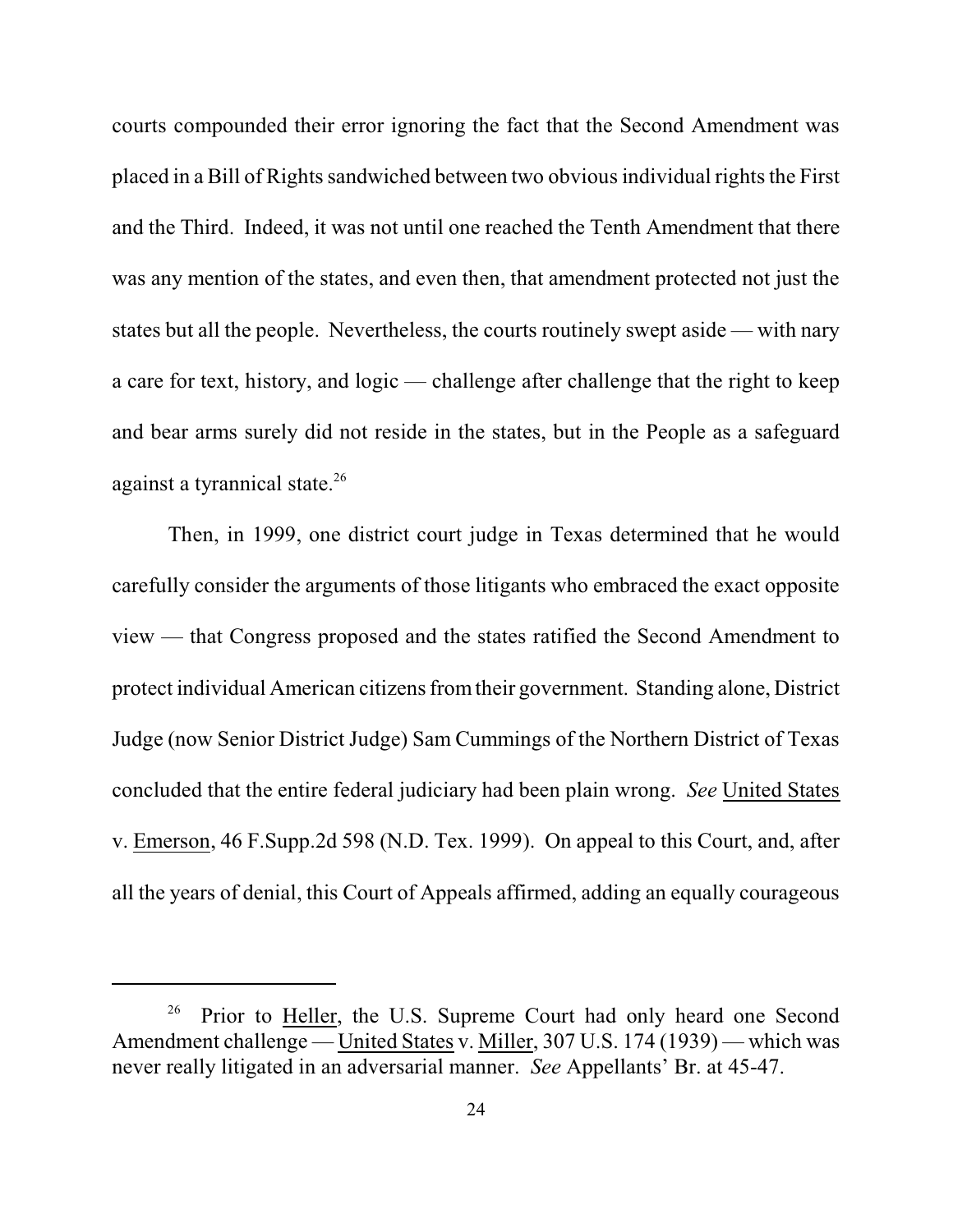opinion confirming that the common judicial wisdom was completely wrong. *See* United States v. Emerson,  $270$  F.3d  $203$  ( $5<sup>th</sup>$  Cir. 2001).

Although it took seven years to progress from Emerson to Heller, it should always be remembered that it was this Circuit that took seriously the Second Amendment challenge, and when persuaded of the rightness of the challenge, opened the door to the restoration of the Second Amendment to its original purpose — to secure to the people a "free State." As Justice Joseph Story explained:

The right of the citizens to keep and bear arms has justly been considered, as **the palladium of the liberties of a republic**; since it offers a strong moral check against the usurpation and arbitrary power of rulers; and will generally, even if these are successful in the first instance, enable the people to resist and triumph over them. [J. Story, Commentaries on the Constitution, section 1890-91 (1833) (emphasis added).]

In the case now before it, this Court has the duty to "say what the law is" $27$  in determining the type of "arms" protected by the Second Amendment. The argument that "the People" cannot be trusted with machineguns would have had no appeal in the Founding era. In a sermon that John Adams reported "was read by everybody" of the founding era, Pastor Jonathan Mayhew of the Old West Church in Boston, Massachusetts explained:

<sup>&</sup>lt;sup>27</sup> Marbury v. Madison, 5 U.S. 137, 177 (1803).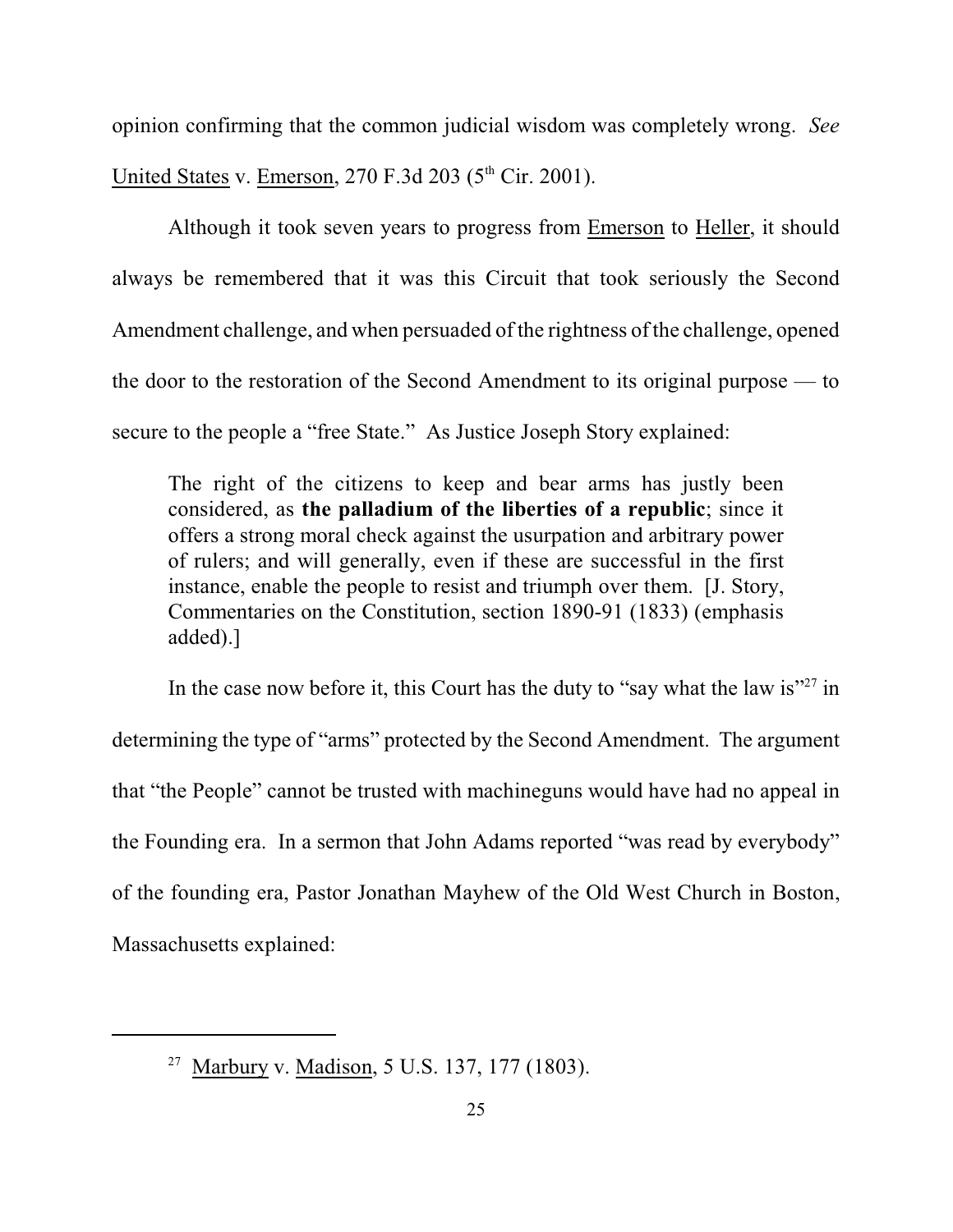To say that subjects in general are not proper judges when their governors oppress them, and play the tyrant; and when they defend their rights, administer justice impartially, and promote the public welfare, is as great *treason* as ever man uttered.... The people know for what end they set up, and maintain, their governors. [Jonathan Mayhew, *A DiscourseConcerning Unlimited Submission and Non-Resistance to the Higher Powers,* 1750.<sup>28</sup>]

Prior to Emerson, "as judges of their governors," gun owners better understood who was protected by the Second Amendment than did the federal judiciary. Since Heller, gun owners, "as judges of their governors," have been shocked by the narrowing of the right to keep and bear arms in many respects, including the definition of "arms."<sup>29</sup> And if the federal government rejects the limitations imposed on it by the Constitution, limiting the ability of the People to resist tyranny by the possession of effective weapons "necessary for the preservation of a free State," is

<sup>28</sup> [http://digitalcommons.unl.edu/cgi/viewcontent.cgi?article=1044&](http://digitalcommons.unl.edu/cgi/viewcontent.cgi?article=1044&context=etas) [context=etas](http://digitalcommons.unl.edu/cgi/viewcontent.cgi?article=1044&context=etas)

 $29$  Increasingly, the U.S. Supreme Court indicates a willingness to correct the approach being taken by the lower federal courts. Recently, Justices Thomas and Scalia issued an unusual dissenting opinion in the denial of a petition for *certiorar*i in Jackson v. City of San Francisco, 135 S.Ct. 2799, No. 14-704 (June 8, 2015), in which they expressed frustration that the lower courts have employed balancing tests in direct conflict with Heller. [http://www.supremecourt.gov/opinions/14pdf/](http://www.supremecourt.gov/opinions/14pdf/14-704_jiel.pdf) [14-704\\_jiel.pdf](http://www.supremecourt.gov/opinions/14pdf/14-704_jiel.pdf)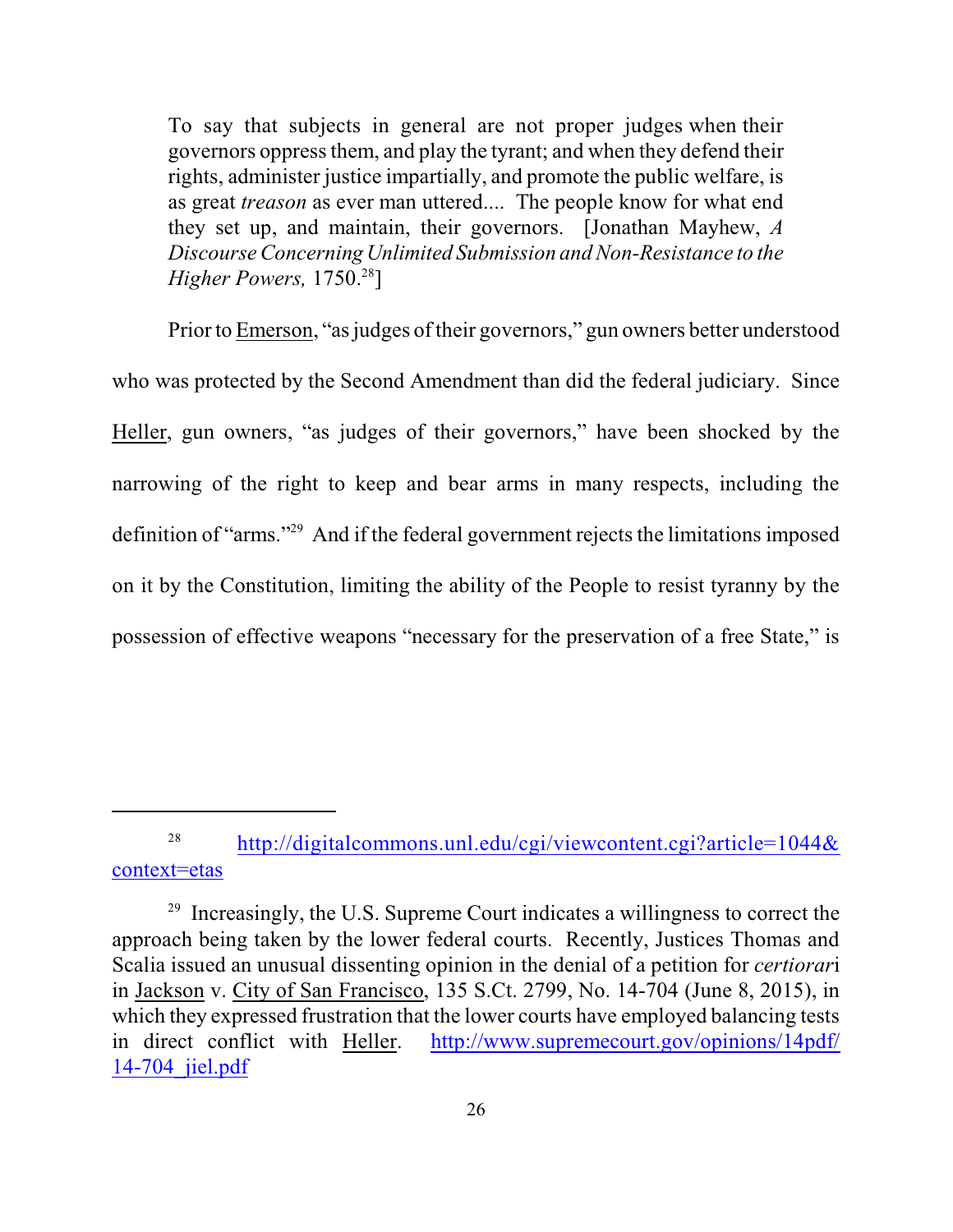that not reminiscent of the actions taken by the British toward the colonists prior to the American revolution $2^{30}$ 

In 1850, political theorist Frederic Bastiat exposed the illogic of those who would trust the people in government, while, at the same time, distrusting the People whom they are supposed to serve:

Since the natural tendencies of mankind are so bad that it is not safe to allow them liberty, how comes it to pass that the tendencies of organizers are always good? Do not the legislators and their agents form a part of the human race? Do they consider that they are composed of different materials from the rest of mankind? [Frederic Bastiat, The Law (Ludwig vonMises Institute: 2007) at 46.]

If a machinegun is an "arm," as discussed in Section I, it is protected by the Second Amendment, no matter whether members of Congress or federal judges think it wise or not. It must be remembered that the chief stated end of the Second Amendment is not hunting, or target shooting, or even just self-defense against a neighbor, but also self-defense against the state, to the end that a "free State" be preserved.

*See* discussion in Gun Owners of America, *et al*. *amicus* brief in Heller (Feb. 30 11, 2008) at 22-27 [http://www.lawandfreedom.com/site/constitutional/DCv](http://www.lawandfreedom.com/site/constitutional/DCvHellerAmicus.pdf?84a79e) [HellerAmicus.pdf?84a79e](http://www.lawandfreedom.com/site/constitutional/DCvHellerAmicus.pdf?84a79e)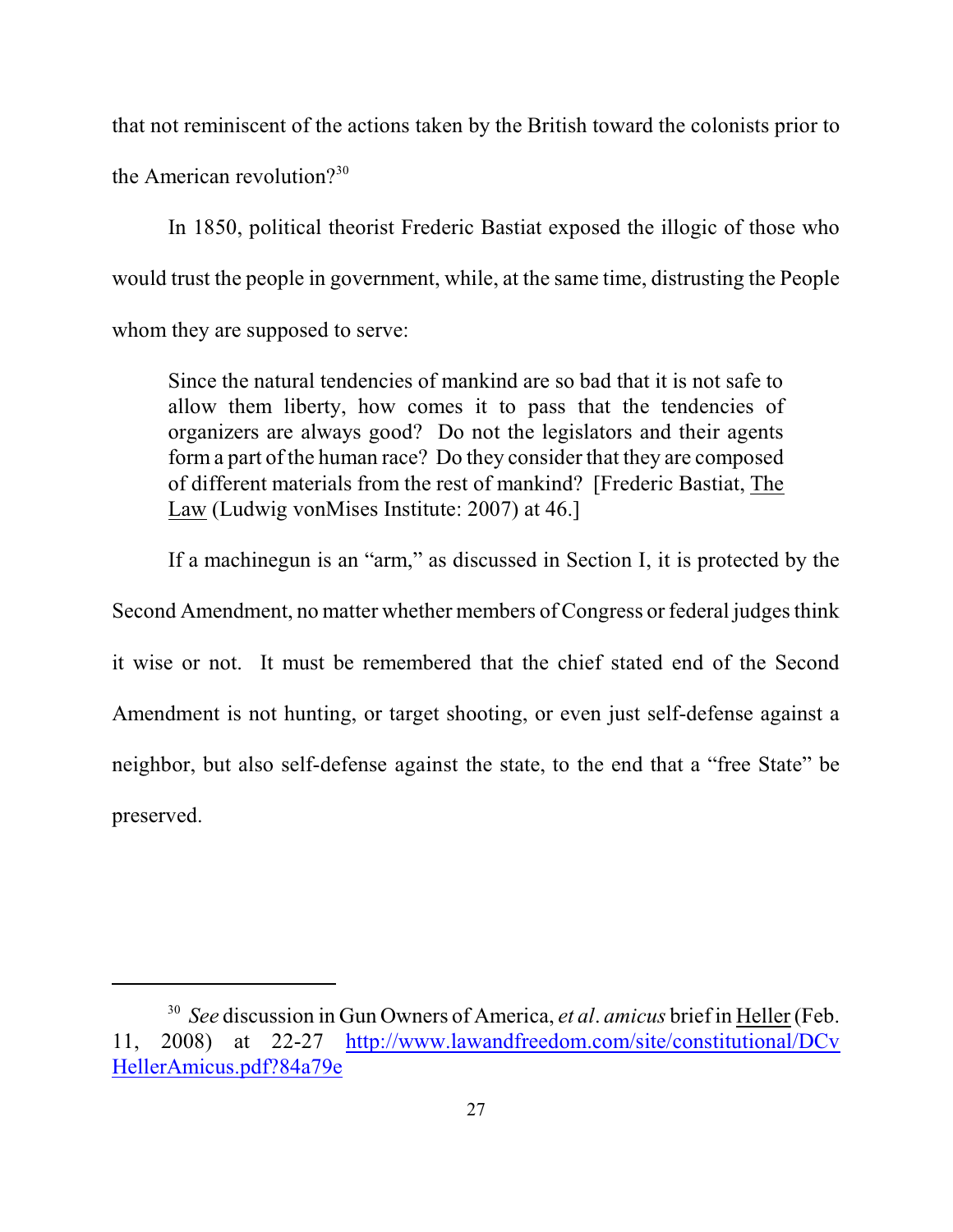#### **CONCLUSION**

This case provides yet another opportunity for this Court to reject the prevailing legal wisdom when it is wrong. At the end of its review of the district court's opinion below, and for the reasons stated above, this Court should find that a faithful interpretation of the U.S. Constitution requires it to conclude that machineguns are most certainly protected "arms" under the Second Amendment. The decision of the district court should be reversed.

Respectfully submitted,

/s/ Herbert W. Titus

HERBERT W. TITUS\* ROBERT J. OLSON WILLIAM J. OLSON JOHN S. MILES JEREMIAH L. MORGAN WILLIAM J. OLSON, P.C. 370 Maple Avenue W., Suite 4 November 2, 2015 Vienna, VA 22180-5615 *Attorneys for Amici Curiae*

\*Attorney of record (703) 356-5070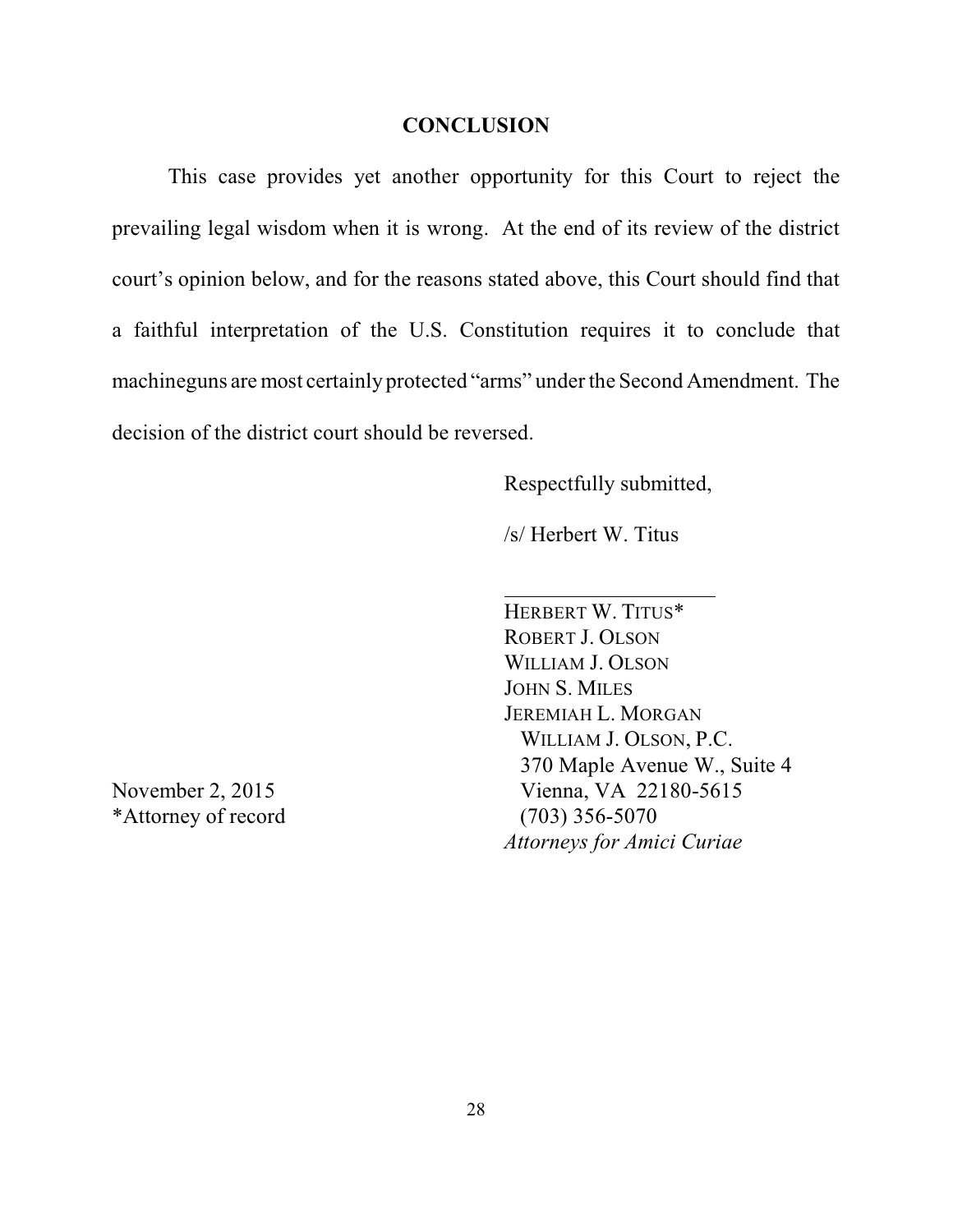# **CERTIFICATE OF SERVICE**

IT IS HEREBY CERTIFIED that service of the foregoing Brief Amicus Curiae of Gun Owners of America, *et al*. in Support of Appellant and Reversal, was made, this  $2<sup>nd</sup>$  day of November, 2015, by the Court's Case Management/Electronic Case Files system upon the attorneys for the parties.

/s/ Herbert W. Titus

Herbert W. Titus Attorney for *Amici Curiae*